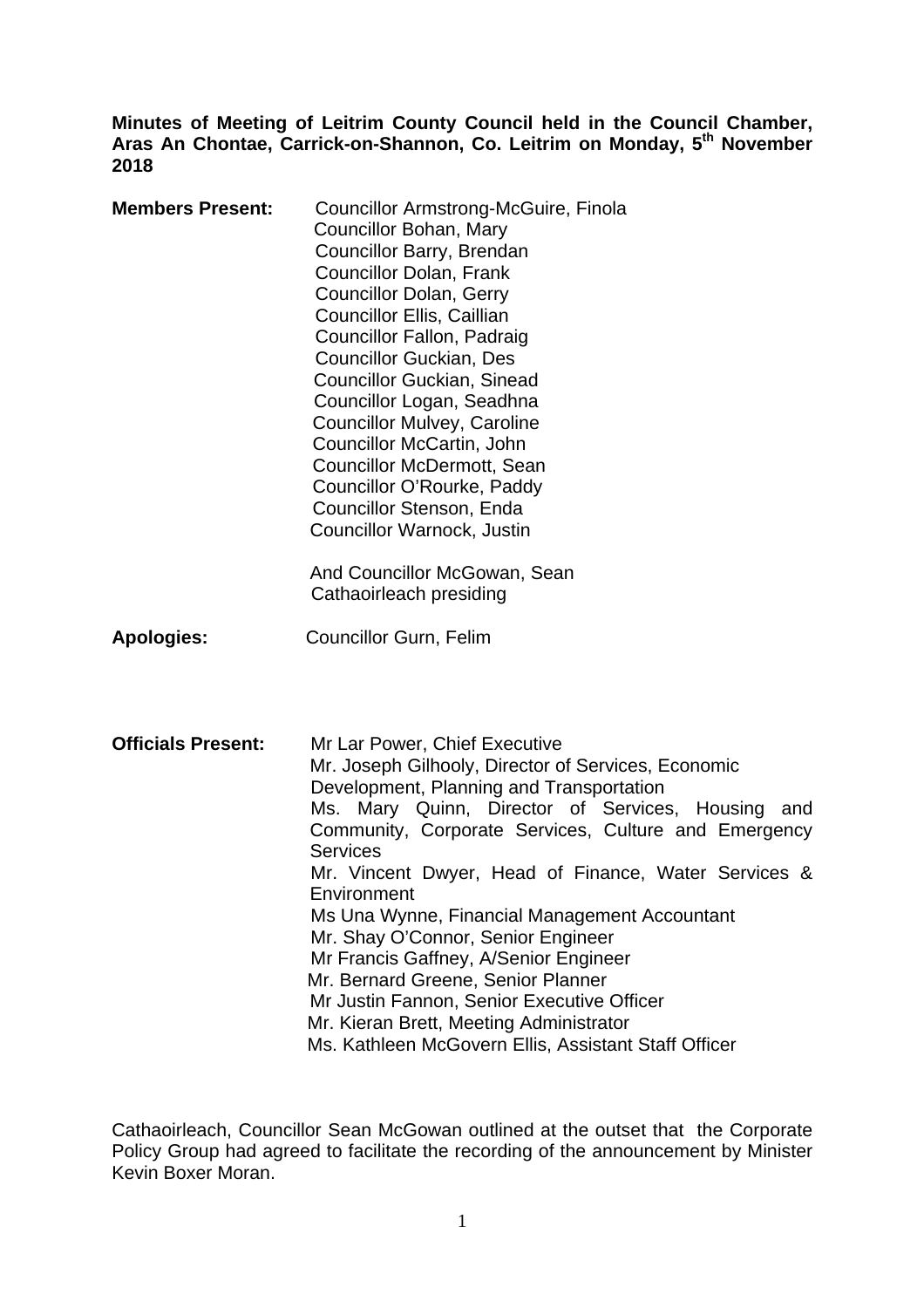This was noted and agreed.

# **18/156 05/11/2018 Votes of Sympathy**

### **The Members extended a vote of sympathy to the following:**

• Willie Bohan & Family, Funshinagh, Keshcarrigan on the death of Michael Bohan.

# **18/157 05/11/2018 Visit from Minister Kevin Boxer Moran**

Cathaoirleach, Councillor Sean McGowan welcomed Minister Kevin Boxer Moran, Minister of State at the Department of Public Expenditure and Reform with special responsibility for the Office of Public Works and Flood Relief, Mr John Simmons, Commissioner, Department of Public Expenditure and Reform with special responsibility for the Office of Public Works and Flood Relief, Derek Devaney, Private Secretary to Minister Boxer Moran, Department of Public Expenditure and Reform, Deputy Martin Kenny, Deputy Tony McLoughlin and Senator Frank Feighan to the meeting.

Minister Kevin Boxer Moran, Minister of State at the Department of Public Expenditure and Reform with special responsibility for the Office of Public Works and Flood Relief announced funding of €8 million for flood relief works in County Leitrim. Minister Boxer Moran outlined he had worked hard to ensure the plan was in place for flood relief works along the worst impacted parts of the country. He stressed his iob was to protect the homes and families of this country and he outlined  $€50,000$ had been provided to Leitrim County Council for drainage works in the last 12 months. The schemes will be advanced by Leitrim County Council as the lead agency working in collaboration with the OPW. Minister Boxer Moran also confirmed talks were underway with Waterways Ireland to modernise Jamestown Weir and consultants are being appointed to examine the removal of pinch points along the Shannon.

Mr Lar Power, Chief Executive, welcomed Minister Kevin Boxer Moran and his officials. Mr Power thanked him for his co-operation on this matter and for the funding announced for County Leitrim for flood relief measures.

The Cathaoirleach, Councillor Sean McGowan thanked Minister Kevin Boxer Moran and welcomed the funding announcement. He invited any questions/comments from Members.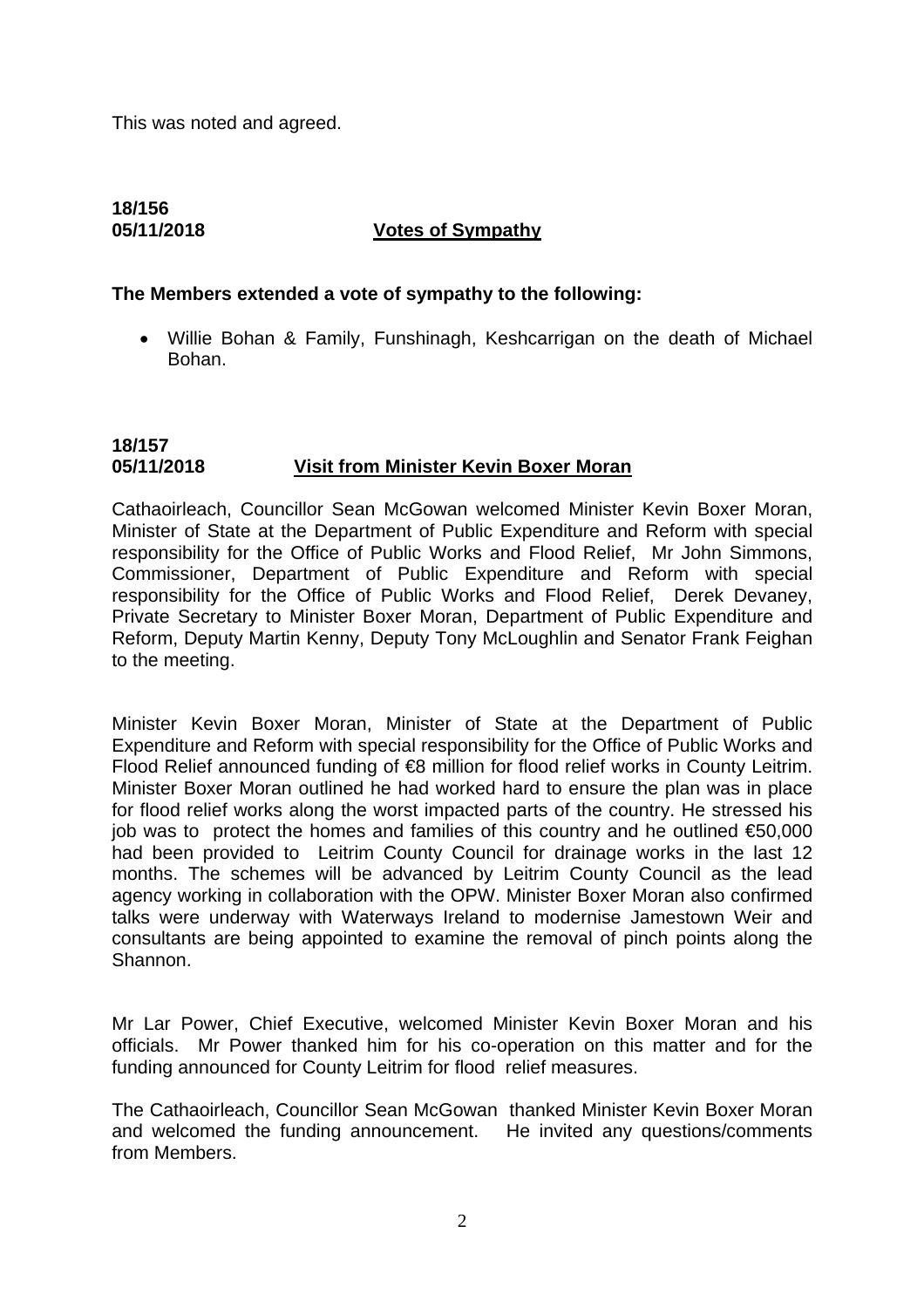All members welcomed the funding announcement.

The following items were raised by the Members:-

- Works at Jamestown Weir
- Levels in Lough Allen
- Lough Allen Study
- Requirement for funding for smaller drainage schemes
- Impact on insurance when drainage works completed
- Building of one off houses

 Minister Kevin Boxer Moran responded to the queries raised and he thanked the Oireachtas Members, Executive, Cathaoirleach and the Elected Members for consistently highlighting the issue of flooding in Leitrim and he said the Department and OPW are committed to finding a workable solution for the County Town.

Cathaoirleach, Councillor Sean McGowan thanked Minister Kevin Boxer Moran, his officials and stated Leitrim County Council looked forward to working with them into the future on this issue.

# **18/158**

# **05/11/2018 Deimhniu Miontuairisci**

# **Proposed by Councillor Callian Ellis seconded by Councillor Finola Armstrong McGuire and UNANIMOUSLY RESOLVED:**

"That the Minutes of Leitrim County Council Meeting held in the Council Chamber, Aras An Chontae, Carrick-on-Shannon, Co Leitrim on Monday, 3<sup>rd</sup> September 2018 be adopted".

# **Proposed by Councillor Des Guckian seconded by Councillor Padraig Fallon and UNANIMOUSLY RESOLVED:**

"That the Minutes of Leitrim County Council Special Meeting held in the Council Chamber, Aras An Chontae, Carrick-on-Shannon, Co Leitrim on Monday, 10<sup>th</sup> September 2018 be adopted".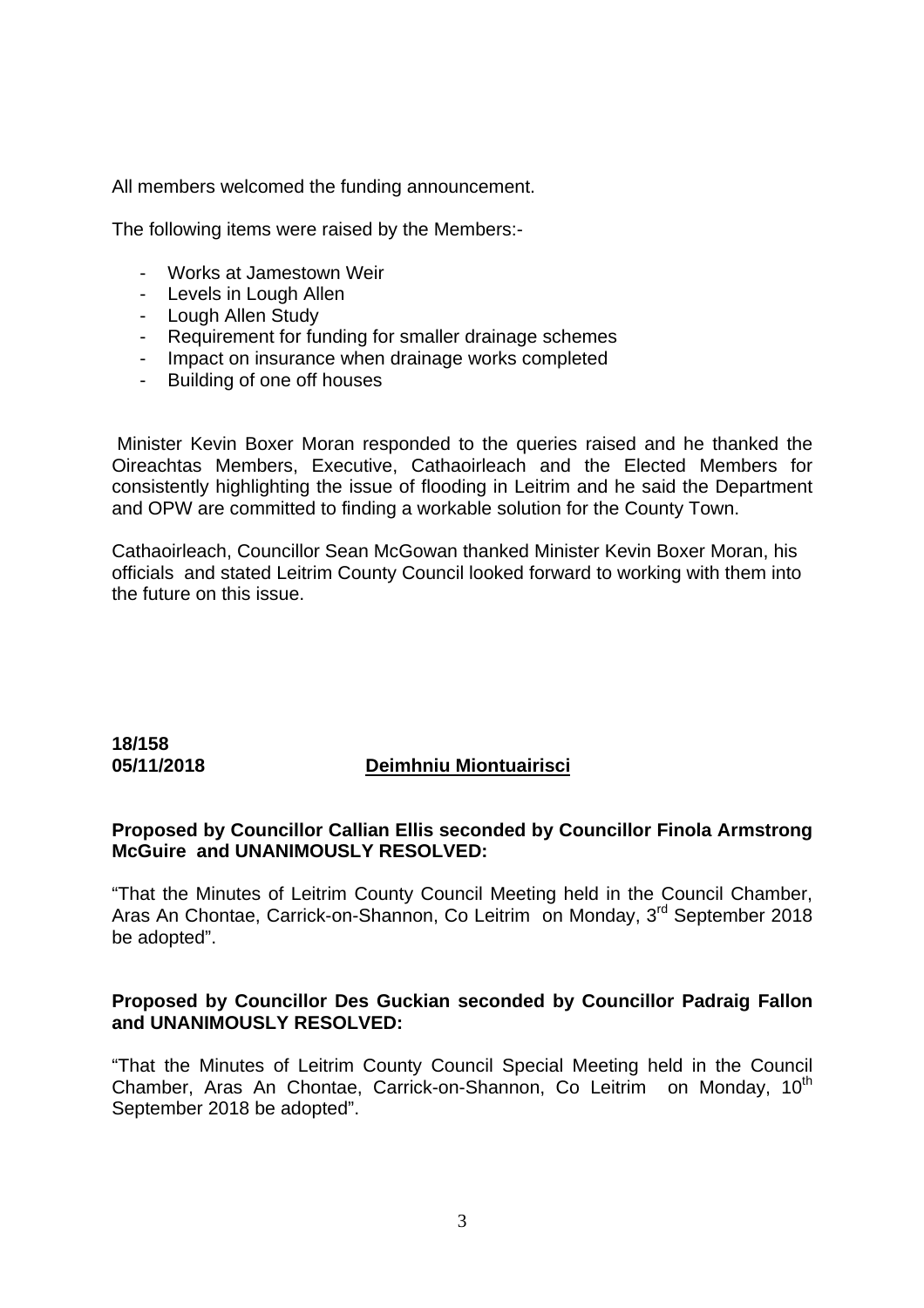### **18/159 05/11/2018 Disposal of Rural Cottage and adjoining site**

Notice of Intention dated  $12<sup>th</sup>$  October 2018 from Johanna Daly, Administrative Officer, Housing in relation to the disposal of Rural cottage and adjoining site comprising circa 1.08 acres (0.44 Hectares) in the townland of Corgar, Ballinamore, Co Leitrim N41 W738 (Freehold Interest registered in the name of Leitrim County Council – Folio No LM14081) in accordance with Section 183 of the Local Government Act, 2001 as circulated to all Members which appears as **Appendix 1** to the Minutes of this meeting in the Minute Book.

# **Proposed by Councillor Caillian Ellis seconded by Councillor Paddy O'Rourke and UNANIMOUSLY RESOLVED:**

"That the disposal of rural cottage and adjoining site comprising circa 1.08 acres (0.44 Hectares) in the townland of Corgar, Ballinamore, Co Leitrim N41 W738 (Freehold Interest registered in the name of Leitrim County Council – Folio No LM14081) in accordance with Section 183 of the Local Government Act, 2001and Notice of Intention dated  $12<sup>th</sup>$  October 2018 as circulated to all Members be approved".

# **18/160**

# **05/11/2018 Disposal of land**

Notice of Intention dated 23<sup>rd</sup> October 2018 from Susan Barry, A/Senior Staff Officer, Finance in relation to the disposal of land comprising circa 0.0105 hectares (0.026 acres) at Duncarbry Td., Tullaghan, Co Leitrim Folio LM19158 in accordance with Section 183 of the Local Government Act, 2001 as circulated to all Members which appears as **Appendix 2** to the Minutes of this meeting in the Minute Book.

# **Proposed by Councillor Justin Warnock seconded by Councillor Padraig Fallon and UNANIMOUSLY RESOLVED:**

"That the disposal of land comprising circa 0.0105 hectares (0.026 acres) at Duncarbry Td., Tullaghan, Co Leitrim Folio LM19158 in accordance with Section 183 of the Local Government Act, 2001and Notice of Intention dated 23<sup>rd</sup> October 2018 as circulated to all Members be approved".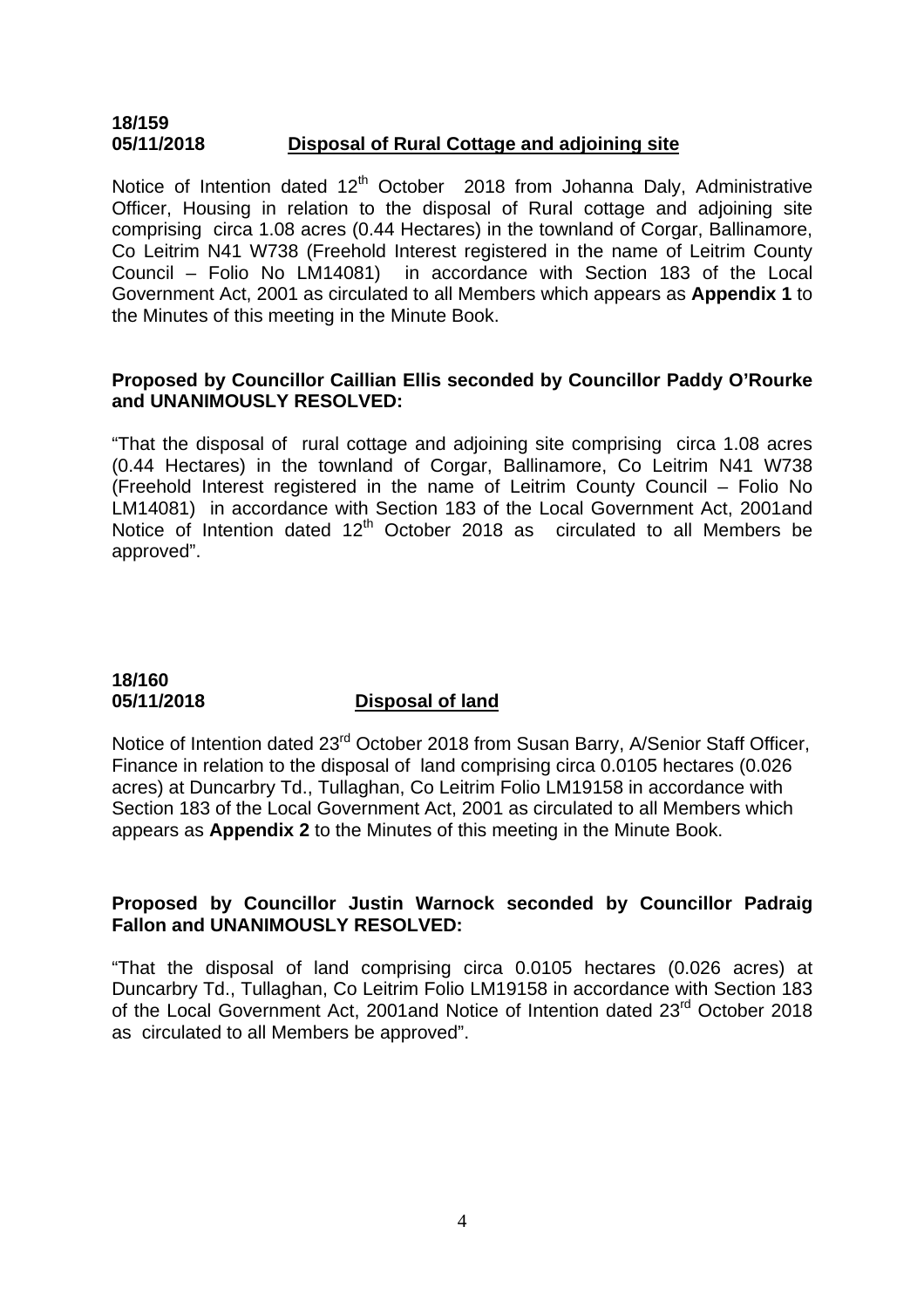# **18/161 05/11/2018 Overdraft Accommodation**

Notice to approve overdraft accommodation in the sum of  $\epsilon$ 1.5 million for the twelve month period ending 31st December 2019, subject to the sanction of the Minister for the Environment, Community and Local Government, in accordance with Section 106 (2) of the Local Government Act, 2001 as amended.

# **Proposed by Councillor Padraig Fallon seconded by Councillor Sinead Guckian and UNANIMOUSLY RESOLVED:**

**"**That the overdraft accommodation in the sum of €1.5 million for the twelve month period ending 31st December 2019, subject to the sanction of the Minister for the Environment, Community and Local Government, in accordance with Section 106 (2) of the Local Government Act, 2001 as amended be approved"

# **18/162 05/11/2018 Report from Audit Committee**

Report dated 30<sup>th</sup> October 2018 from Brvan Kelly, Chair of the Audit Committee as circulated to all Members appears as **Appendix 3** to the Minutes of this meeting in the Minute Book.

Councillor Des Guckian noted it was a very general report and sought a list of the subsidiaries companies of Leitrim County Council as referred to in the report.

Mr Vincent Dwyer, Head of Finance, Water Services and Environment confirmed Leitrim Leisure, Aura Leisure and the Dock are subsidiary companies of Leitrim County Council.

The report was noted by the Members.

# **18/163 05/11/2018 Winter Service Maintenance Plan 2018/2019**

The Leitrim County Council Winter Service Maintenance Plan 2018/2019 as circulated to the Members appears as **Appendix 4** to the Minutes of this meeting in the Minute Book.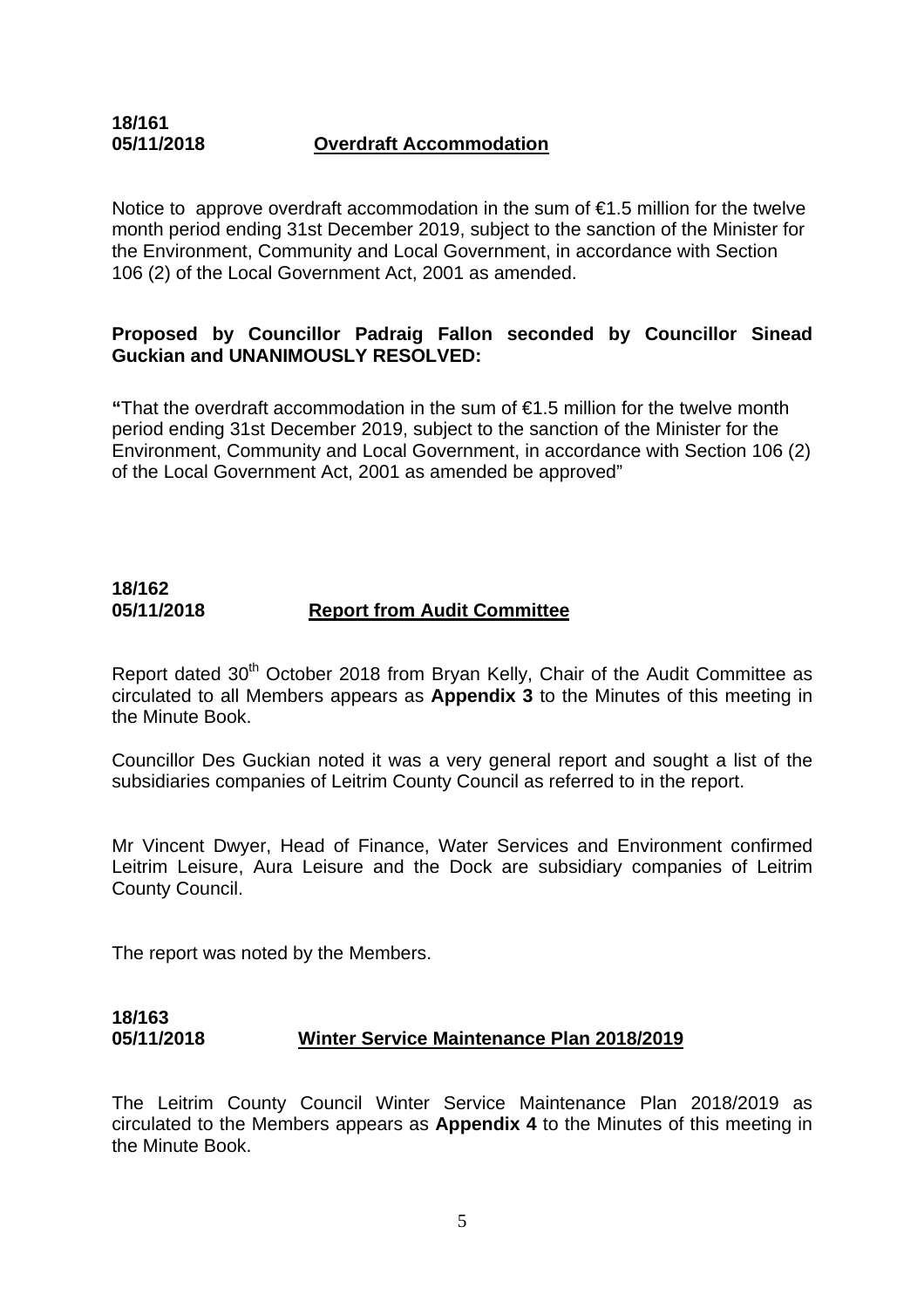Mr. Shay O'Connor, Senior Engineer provided an over-view of the contents of the report. The report was noted by the Members and the following items were raised:

- Councillor Paddy O'Rourke proposed that road L1587 out of Carrigallen be included in the Winter Service Maintenance Plan 2018/201.
- Councillor Des Guckian proposed that gritting be extended from Annaduff Church to outside the School as this can be a very dangerous location on a frosty morning.
- Councillor Brendan Barry proposed that the road from Letterfine to Keshcarrigan should be included in the Winter Maintenance Plan as there is a very steep hill on this route and it is the shortest route from Leitrim Village to Carrick.
- Councillor Gerry Dolan proposed that the route from Aughacashel to Ballinamore be included in the Winter Maintenance plan and he pointed out that there are 4 hills on this route.
- Councillor Caillian Ellis proposed that the acute bend on R201 should be included in the Winter Maintenance Plan. Councillor John McCartin concurred with Cllr Ellis in this regard.

Mr. Shay O'Connor advised that the Council does not have the financial resources available to include any additional roads or have the capacity to purchase a new gritter in the Winter Service Maintenance Plan.

# **18/164 05/11/2018 Corporate Policy Group Report**

Ms Mary Quinn, Director of Services, Housing, Community, Corporate Services, Culture and Emergency Services gave an overview of the items considered by the Corporate Policy Group at their meeting held prior to the Council meeting:

# • **Update on Budget 2019 and Date for the Budget 2019 meeting**

Ms. Quinn outlined that the CPG were given an update on the Budget preparation process which is ongoing t. She advised that the CPG are recommending that the Budget 2019 Meeting will be held on Monday 26th November, 2018 at 11.00 am. Ms. Quinn further advised that the matter is listed as a separate agenda item to be agreed by the Members.

• **Update from Strategic Policy Committee's** 

# **Housing Policy, Social & Cultural Development Strategic Policy Committee**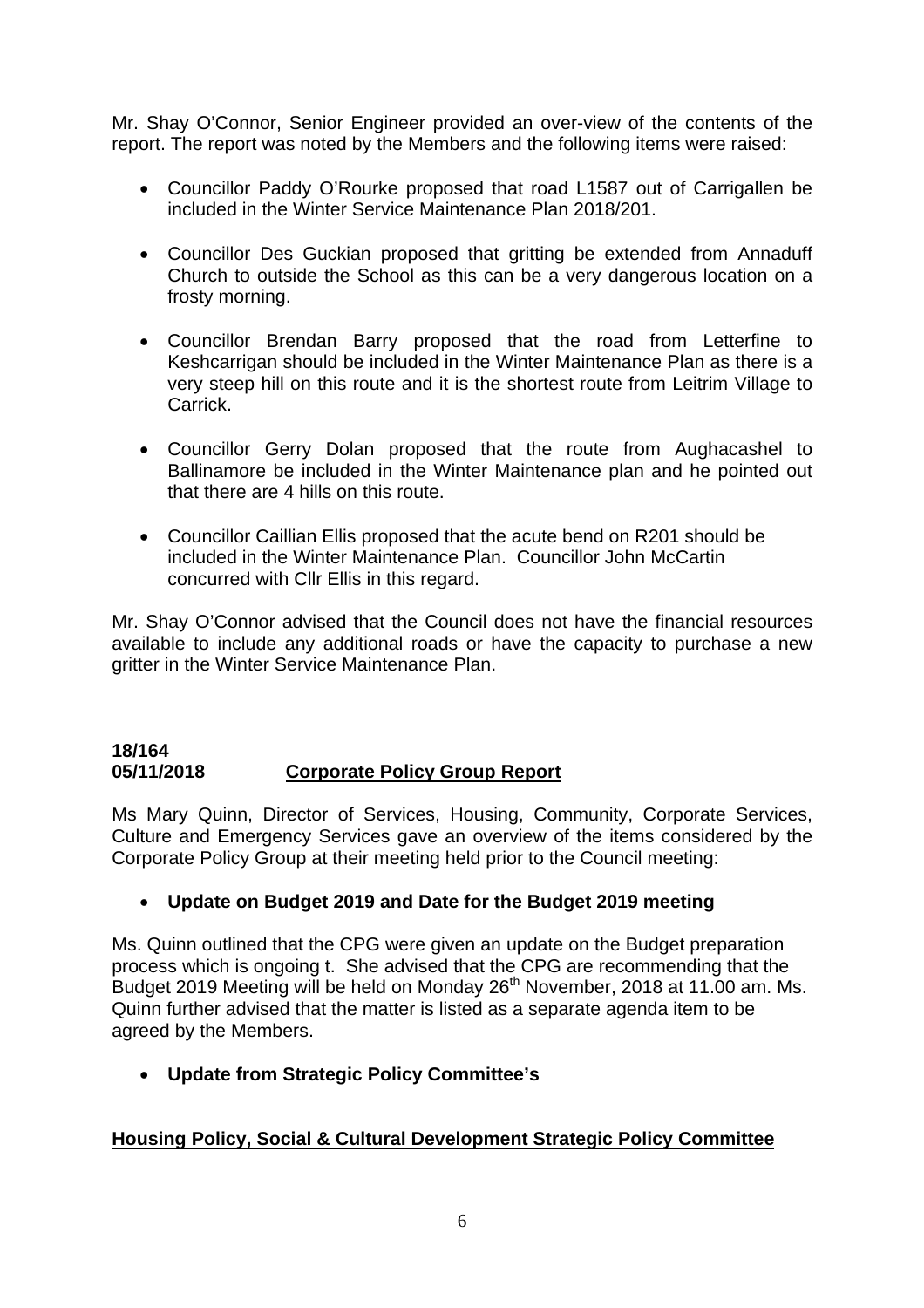Councillor Gerry Dolan, Chairperson, outlined that a meeting of the Housing Policy, Social & Cultural Development Strategic Policy Committee was held on Wednesday, 26<sup>th</sup> September 2018 and considered the following items:

- Update on the Peace IV Programme
- Preparation of the Traveller Accommodation Programme 2019-2024
- Update on Housing Grants

# **Economic, Development, Enterprise & Planning Strategic Policy Committee**

Councillor Sean McDermott outlined that an Economic, Development, Enterprise & Planning Strategic Policy Committee meeting took place on 18<sup>th</sup> September 2018 and considered the following items:

- Update on the Heritage Plan
- Presentation on Forestry from Scott Coombs
- Presentation on Diaspora Strategy from Mark Conway
- Update on Digital Strategy

# • **Update on the LCDC**

Ms Quinn outlined that the update from the LCDC report was noted.

Ms Quinn outlined that the Corporate Policy Group considered the nomination of members to attend a delegation with the TII in relation to the National Primary Roads in County Leitrim and the following nominations was agreed.

- Cllr. Sean McGowan
- Cllr .Sean McDermott
- Cllr. Sinead Guckian
- Cllr. Gerry Dolan

Ms. Quinn also outlined that an over-view of items listed on the agenda for the Council meeting was provided and that the attendance of Members at forthcoming Conferences/Seminars was also agreed by the Corporate Policy Group.

# **18/165 05/11/2018 Date of Budget Meeting**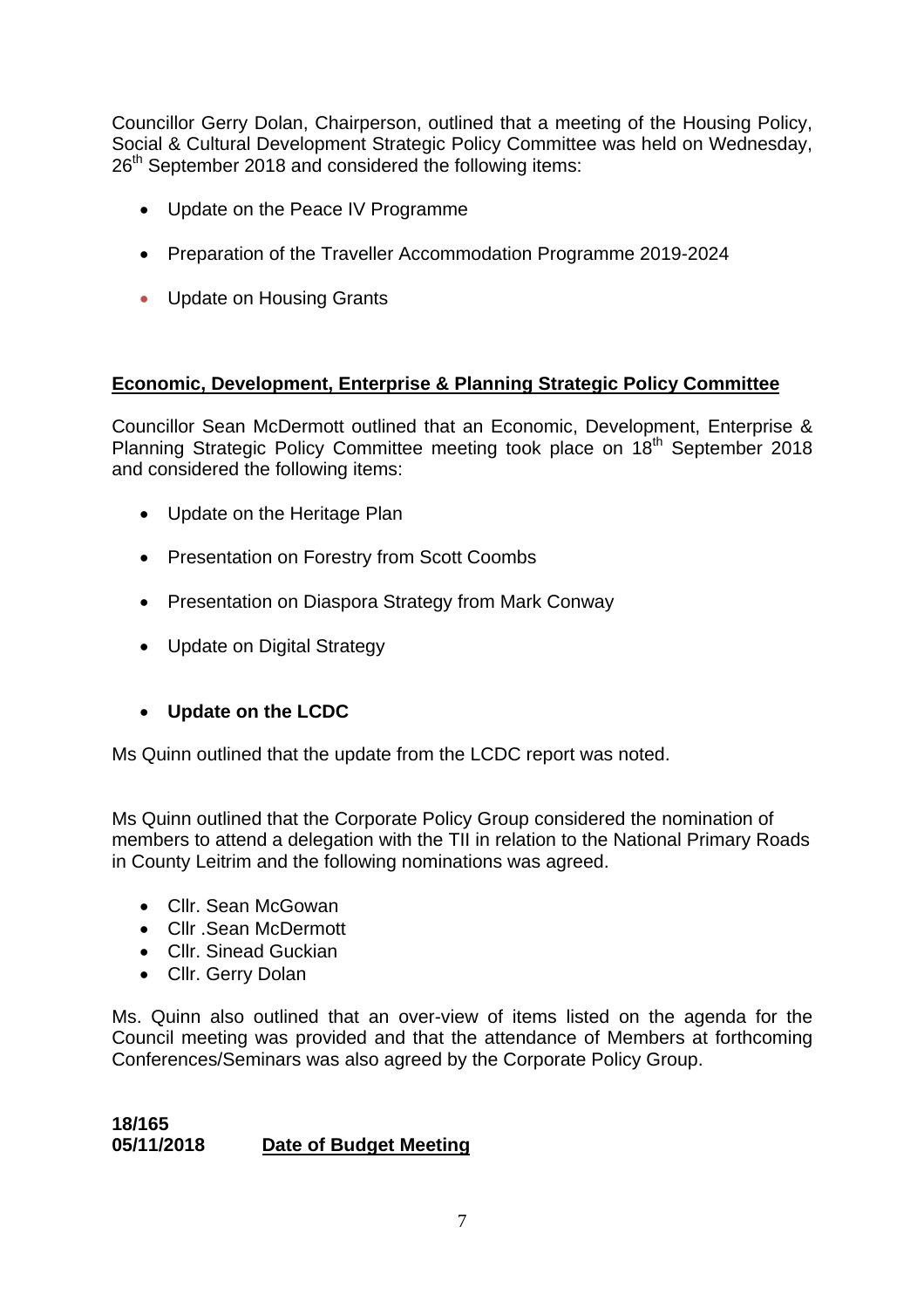Ms. Quinn advised that the Corporate Policy Group is recommending that the Budget Meeting be scheduled for Monday,  $26<sup>th</sup>$  November 2018 at 11.00 am.

# *Proposed by Councillor Sinead Guckian, seconded by Councillor Sean McDermott AND RESOLVED:*

"That the Budget Meeting of Leitrim County Council be held on Monday, 26<sup>th</sup> November, 2018 at 11.00 am in Aras an Chontae, Carrick on Shannon".

### **18/166 05/11/2018 Monthly Management Reports by the Chief Executive**

Monthly Management Reports for the period 1<sup>st</sup> August 2018 to 31<sup>st</sup> August 2018 and  $1<sup>st</sup>$  September 2018 to 30<sup>th</sup> September 2018 by Lar Power, Chief Executive, dated  $12<sup>th</sup>$  September, 2018 and  $22<sup>nd</sup>$  October 2018 respectively, prepared in accordance with Section 136 (2) of the Local Government Act, 2001 as inserted by Section 51 of the Local Government Reform Act, 2014, as circulated to the Members, appears as **Appendix 6** and **Appendix 7** to the Minutes of this meeting in the Minute Book.

Councillor Brendan Barry noted that there was no figure for UFW in the September report. He also queried the number of mortgages approved.

Mr Vincent Dwyer, Head of Finance, Water Services and Environment advised that the UFW Audit is carried out on a quarterly basis and this will be included in the next report and an update will be circulated to all Members on mortgages. This update was noted by Members.

#### **18/167 05/11/2018 Section 138 (1) of the Local Government Act 2001**

Ms Mary Quinn, Director of Services, Housing, Community, Corporate Services, Culture and Emergency Services outlined that there were no commitments to note under this item.

**18/168** 

# **05/11/2018 Conferences/Training**

# **Proposed by Councillor Padraig Fallon, seconded by Councillor Caillian Ellis AND UNANIMOUSLY RESOLVED:**

"That the attendance of Councillor Finola Armstrong McGuire and Councillor Sean McGowan at the Conference on "100 years of Women's Votes" on the 19<sup>th</sup> November 2018 at the Model in Sligo be approved".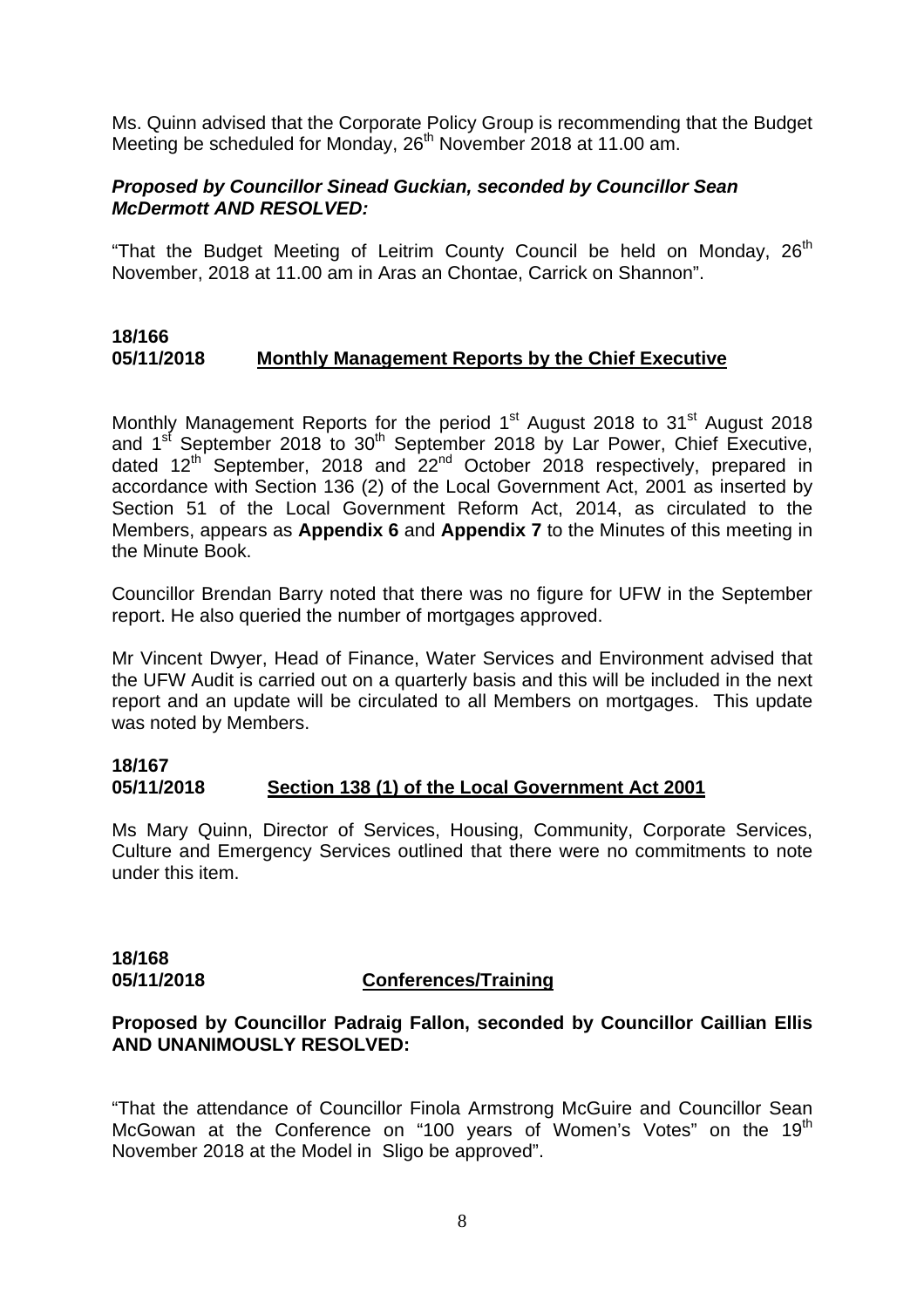"That the attendance of Councillor Frank Dolan and Councillor Justin Warnock at the Conference on "EU Cohesion Policy 2014-2020" in Four Seasons Hotel, Carlingford, Co Louth on the  $14<sup>th</sup>$  to  $16<sup>th</sup>$  December 2018 be approved".

"That the attendance of Councillor Padraig Fallon at the AILG Training for the Dublin, Eastern & Midlands Region on the  $17<sup>th</sup>$  November 2018 in Leixlip be approved".

"That the attendance of Councillor Finola Armstrong McGuire at the AILG Training in the Kilmore Hotel, Cavan on the 22<sup>nd</sup> November 2018 be approved".

"That the attendance of Councillor Sinead Guckian, Councillor Frank Dolan, Councillor Justin Warnock and Councillor Paddy O'Rourke at the AILG Training on the  $25<sup>th</sup>$  &  $26<sup>th</sup>$  October 2018 in the Hillgrove Hotel & Leisure Spa, Monaghan be retrospectively approved".

"That the attendance of Councillor Enda Stenson at the Parnell Summer School on the  $12<sup>th</sup>$  to 16<sup>th</sup> August 2018 in Avondale, Co Wicklow be retrospectively approved".

"That the attendance of Councillor Paddy O'Rourke at the IOWA Conference on the 13<sup>th</sup> December 2018 in Heritage Hotel, Killenard, Portarlington, Co. Laois be approved".

"That the attendance of Councillor Sean McGowan at the National Day of Commemoration Ceremony on the 8<sup>th</sup> July 2018 in Collins Barracks, Dublin be retrospectively approved".

"That the attendance of Councillor Sean McGowan at the Papal Visit on the  $26<sup>th</sup>$ August 2018 in Knock Shire, Knock be retrospectively approved".

"That the attendance of Councillor Sean McGowan at the Built Heritage meeting with Taoiseach on the 12<sup>th</sup> September 2018 in Irish Architect War Achieve, Dublin be retrospectively approved".

"That the attendance of Councillor Sean McGowan at the Disability Launch" how local authorities can accommodation people with disabilities" on the 26<sup>th</sup> September 2018 in Dublin be retrospectively approved".

"That the attendance of Councillor Sean McGowan at the launch of "Use your Brain not your fist" on the 18<sup>th</sup> October 2018 in Maldon Hotel, Tallaght be retrospectively approved".

"That the attendance of Councillor Sean McGowan and Councillor Finola Armstrong McGuire at the Retail Excellence Awards in Killarney on the 10<sup>th</sup> to 11<sup>th</sup> November 2018 be approved".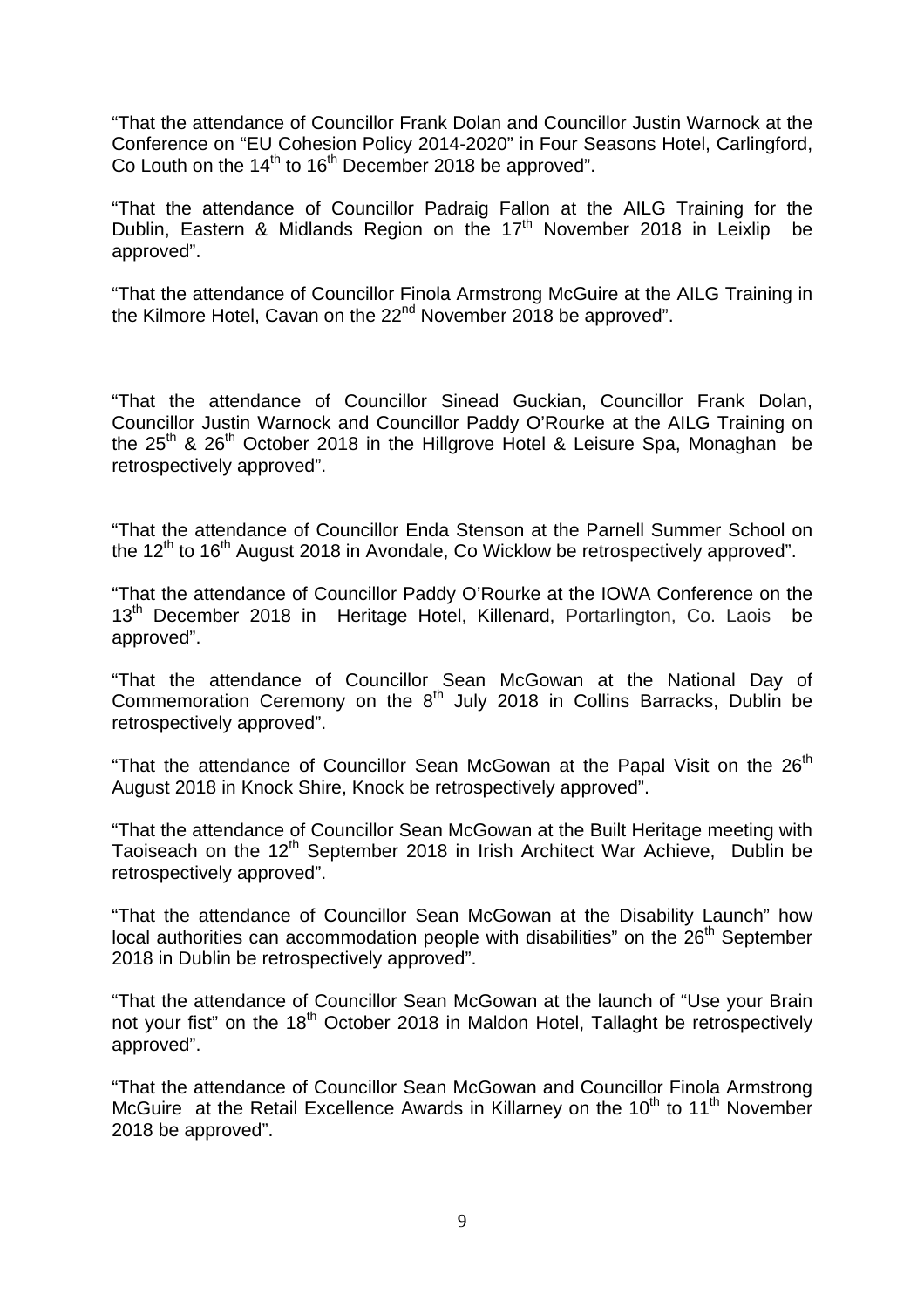"That the attendance of Councillor Sean McGowan at the Pride of Place Awards in the City Hall, Cork on the  $17<sup>th</sup>$  to  $18<sup>th</sup>$  November 2018 be approved".

"That the attendance of Councillor Sean McGowan at the National Enterprise Town Awards in Kilkenny on the  $28<sup>th</sup>$  to  $29<sup>th</sup>$  November 2018 be approved".

"That the attendance of Councillor Sean McGowan at the Transparency of online political advertising on the 6<sup>th</sup> December 2018 in Dublin Castle be approved".

"That the attendance of Councillor Frank Dolan at the President's Inauguration in Dublin Castle on the 11<sup>th</sup> November 2018 be approved".

"That the attendance of Councillor Frank Dolan at the Chamber Awards in the Crown Plaza Hotel, Dublin on the 22<sup>nd</sup> and 23<sup>rd</sup> November 2018 be approved".

# **18/169 05/11/2018 Meeting Correspondence**

- 1. Resolution dated  $27<sup>th</sup>$  August 2018 from Clare County Council calling on the Government to enact the Dail motion passed in November 2016 in support of protecting and developing the Post Office network and its services.
- 2. Letter received 31<sup>st</sup> August 2018 from the Department of Transport, Tourism and Sport in regard to funding for the Local Improvement Scheme and other road funding.
- 3. Resolution dated 18<sup>th</sup> September 2018 from Sligo County Council calling on the Government "to intervene now to prevent An Post using a very restrictive antirural definition of a "settlement" taken from the Central Statistics Office 2016 census report as part of the criteria for establishing a post office in an area. An Post has stated that no settlement of over 500 people will be left without a post office. A settlement is defined as "having a minimum of 50 occupied dwellings with a maximum distance between any dwelling and the building closest to it of 100 metres, and where there is evidence of an urban centre". This is too restrictive and rules out vast areas of rural Ireland including many medium sized towns".
- , 4. Resolution dated 18<sup>th</sup> September 2018 from Wexford County Council calling on the Government to Enact Private Members Dail Motion of the 11<sup>th</sup> November 2016, Postpone the closure of Post Office while the Kiwi Post Bank model for the Irish Post Office network is developed and the motion to be promptly conveyed to the Minister for Communications, Climate Action and Environment and Deputy Haughton".
- 5. Resolution dated 10<sup>th</sup> October 2018 from Clare County Council calling on the Minister for Education and Skills to recognise the important role that outdoor educational centres play in the education and development of our youth by funding all staff salaried of outdoor educational centres directly from department funds".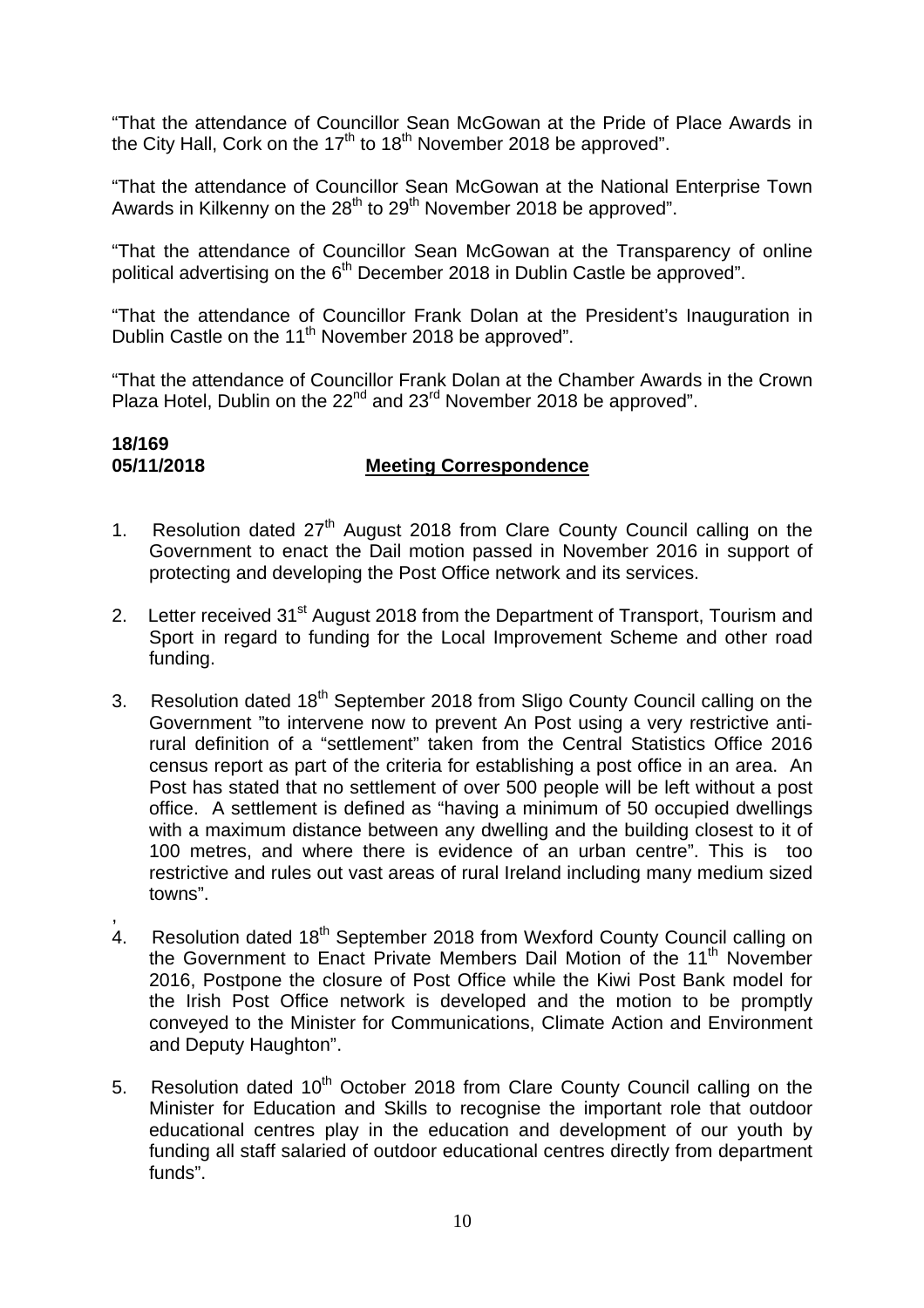- 6. Letter from Northern & Western Regional Assembly dated 10<sup>th</sup> October 2018 in regard to the Galway European Capital of Culture 2020.
- 7. Letter dated 17<sup>th</sup> October 2018 from the Department of Communications, Climate Action and Environment acknowledging receipt of resolution passed by Leitrim County Council in regard to free recycling facilities for farmers to dispose of all plastic bags from fertiliser and animal feed.
- 8. Email dated 23<sup>rd</sup> October 2018 from An Taoiseach acknowledging receipt of Resolution passed by Leitrim County Council in regard to the Insurance Fraud Unit.
- 8(a) Letter dated 22<sup>nd</sup> October 2018 from the Office of the Taoiseach acknowledging receipt of Resolution passed by Leitrim County Council in regard to the Insurance Fraud Unit.
- 9. Letter dated 23<sup>rd</sup> October 2018 from the Office of the Minister of Housing, Planning and Local Government in regard to Resolution passed by Leitrim County Council concerning the minimum reckonable income for eligibility under the Tenant (Incremental) Purchase Scheme 2016.
- 10. Letter dated 23<sup>rd</sup> October 2018 from the Office of the Minister of Housing, Planning and Local Government in regard to Housing Assistance Payment Scheme.
- 11. Letter dated 22<sup>nd</sup> October 2018 from the Office of the Minister of Housing, Planning and Local Government in regard to the zero discharge waste water scheme.

Members expressed their dissatisfaction with correspondence from the Office of the Minister in relation to the zero discharge wastewater.

Cathaoirleach, Councillor Sean McGowan proposed that Motion No 24 in the name of Councillor Sean McDermott and Motion No 25 in the name of Councillor Brendan Barry would be taken concurrently as they all relate to Code of Practice and zero discharge. This was agreed by the Members.

# **To consider the following Notice of Motion submitted by Councillor Sean McDermott;**

"I ask that Leitrim County Council request the EPA to attend a Council meeting as soon as possible, in regard to the impact their Code of Practice has on Waste Water Treatment Systems for single houses, especially in County Leitrim."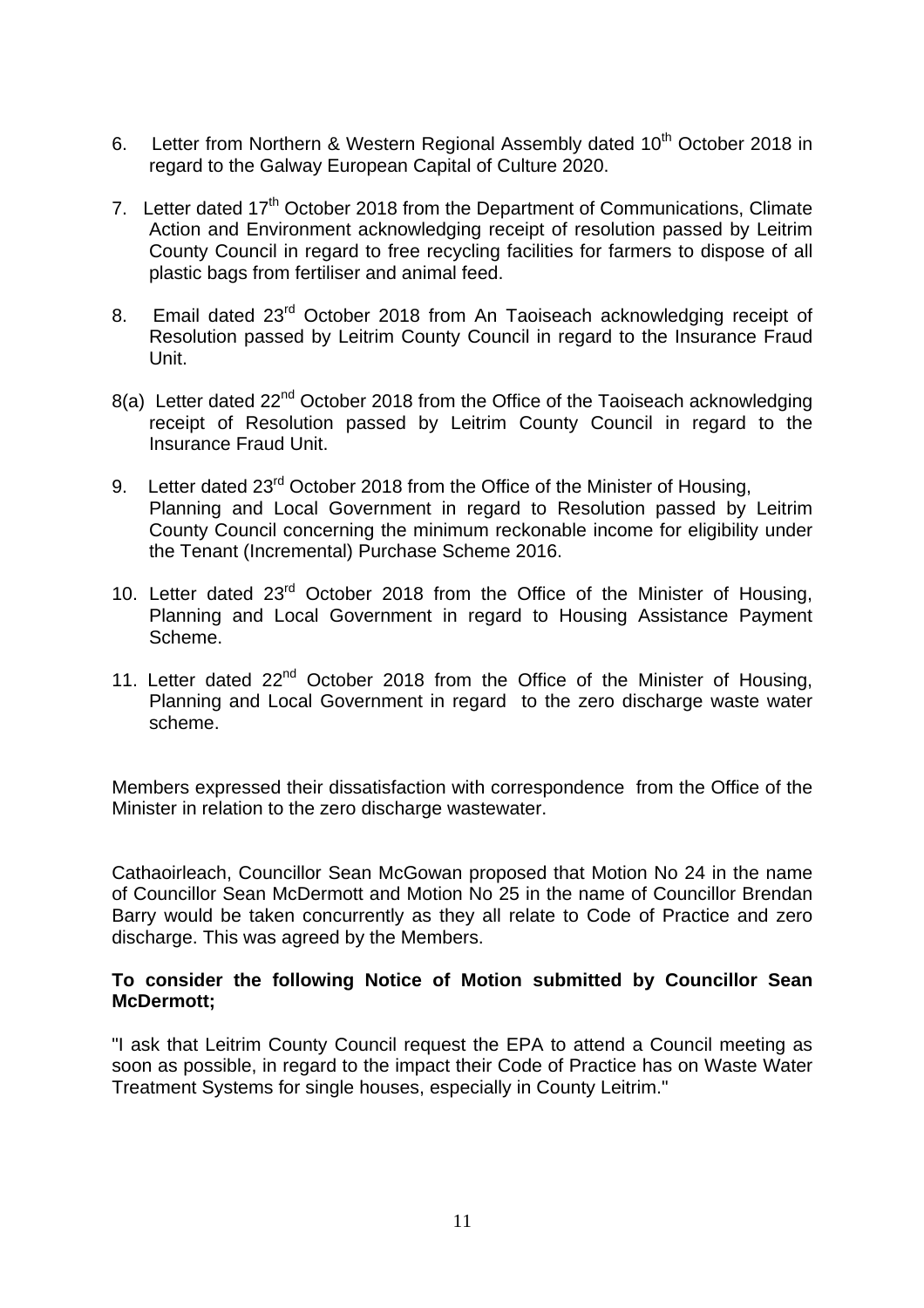# *To consider the following Notice of Motion submitted by Councillor Brendan Barry;*

"I request that Leitrim County Council supports The Local Government Water Pollution Amendment Bill 2018 introduced by Deputy Martin Kenny as an affordable solution for people wishing to build houses in Co Leitrim and calls on The Government to support this Amendment and get it passed into law."

Councillor Sean McDermott outlined that the solution is never going to be achieved as the bar is so high and he proposed that the EPA be invited to come before the Council on this issue. This was supported by Councillor Gerry Dolan, Councillor Des Guckian and Councillor Frank Dolan who sought an update on the pilot schemes.

Councillor Brendan Barry called on the Government to support the Water Pollution Amendment Bill 2018. Councillor Padraig Fallon supported the motion.

Councillor Justin Warnock expressed his disappointment with the remarks from the EPA and supported the call for the EPA equivalent organisation from Fermanagh be invited to a Council meeting of Leitrim County Council.

Councillor Sean McDermott outlined that he is aware of the Bill and said it is important that the Government look at the Bill and amend it accordingly.

Councillor Mary Bohan proposed that a meeting be sought with the Minister in this regard.

Mr Joseph Gilhooly, Director of Services, Economic Development, Planning and Transportation advised that the Code of Practice was published in 2010 and Leitrim County Council have to comply with the Code of Practice. He outlined that he was familiar with the bill and outlined he has had discussions with Deputy Kenny in this regard. Mr Gilhooly outlined Leitrim County Council is trying to establish national funding for pilot schemes in this regard.

# **Proposed by Councillor Sean McDermott, seconded by Councillor Brendan Barry AND UNANIMOUSLY RESOLVED:**

"That Leitrim County Council request the EPA to attend a Council meeting as soon as possible, in regard to the impact the Code of Practice has on Waste Water Treatment Systems for single houses, especially in County Leitrim."

# **Proposed by Councillor Brendan Barry, seconded by Councillor Padraig Fallon AND UNANIMOUSLY RESOLVED:**

"That Leitrim County Council supports The Local Government Water Pollution Amendment Bill 2018 introduced by Deputy Martin Kenny as an affordable solution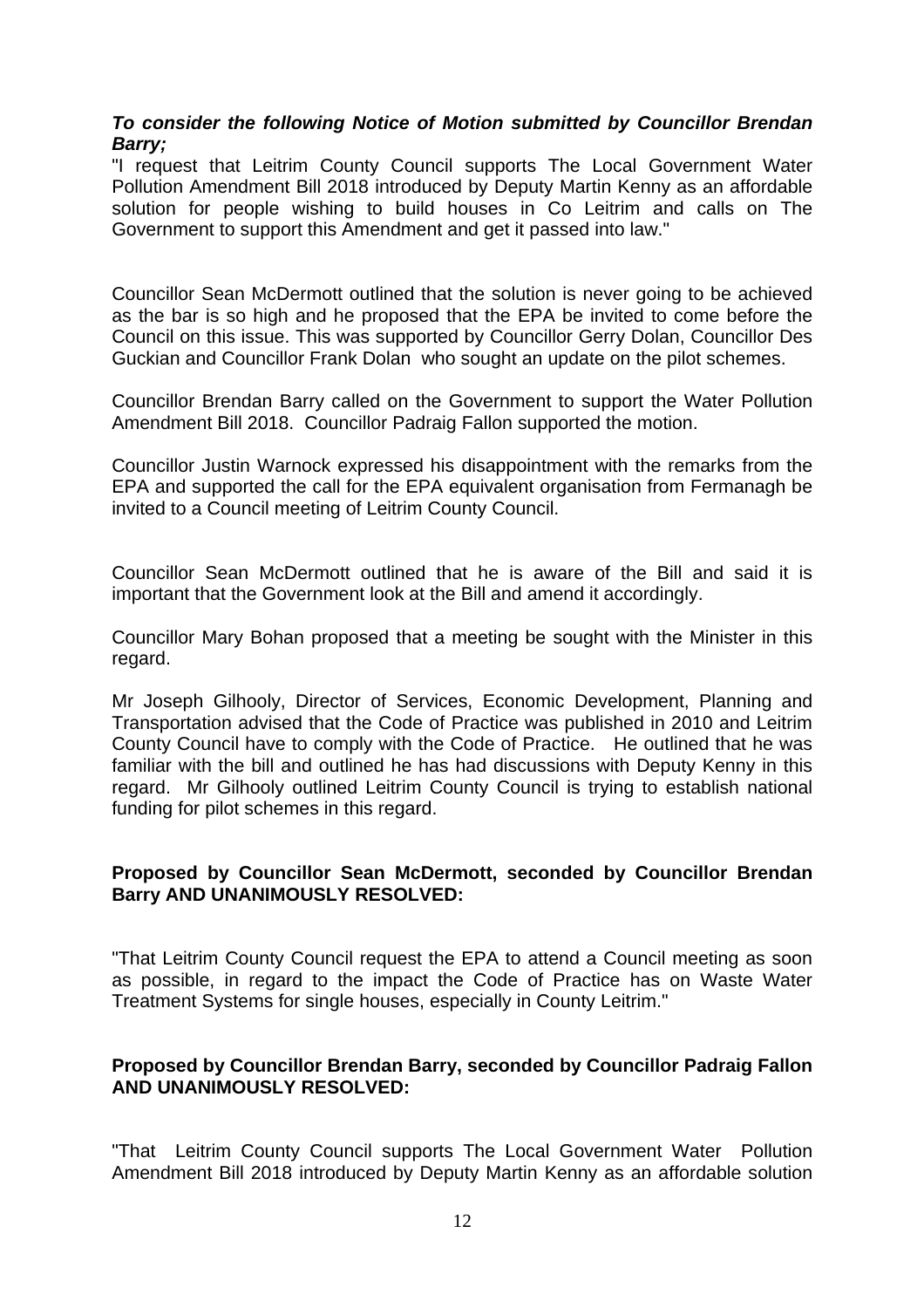for people wishing to build houses in Co Leitrim and calls on The Government to support this Amendment and get it passed into law."

- 12. Resolution dated 4th October 2018 from Donegal County Council calling on the "An Post and the Dublin Government to reverse their decision to close 17 post offices in Donegal and also to reverse their decision to close all the other Post Offices across the state. If the Gaeltacht is to survive it needs these services in the community. This Government is on one hand talking about the importance of saving "An Gaeltacht" and "Rural Ireland" but on the other hand it is taking away vital services from our community".
- 13. Letter dated 26<sup>th</sup> October 2018 from the EPA in regard to Planning Permission for Rural Houses.
- 14. Letter dated  $26<sup>th</sup>$  October 2018 from the Office of the Minister for Transport, Tourism and Sport in regard to the Local Improvement Scheme.
- 15. Letter dated 31<sup>st</sup> October 2018 from the Department of Housing, Planning and Local Government calling from submissions in relation to the Local Authority Elected Members Role and Remuneration Review.

Councillor Sinead Guckian called on all Elected Members to participate in the open call for submissions in this regard.

# **18/170**

# **05/11/2018 Vote of Congratulations**

The Members unanimously extended a vote of congratulations to the following:-

- President, Michael D Higgins on his inauguration for the second term as President of Ireland.
- Carrick Hurling Club on winning the Hurling Connacht Junior Club Championship.
- Glenfarne/Kiltyclogher GAA on winning the Junior A Championship of County Leitrim.
- Hugh James Gallaher, Chairman, An Tostal on the success of the Haunted House in Drumshanbo.
- Cllr Seadhna Logan and his partner on the birth of their baby girl.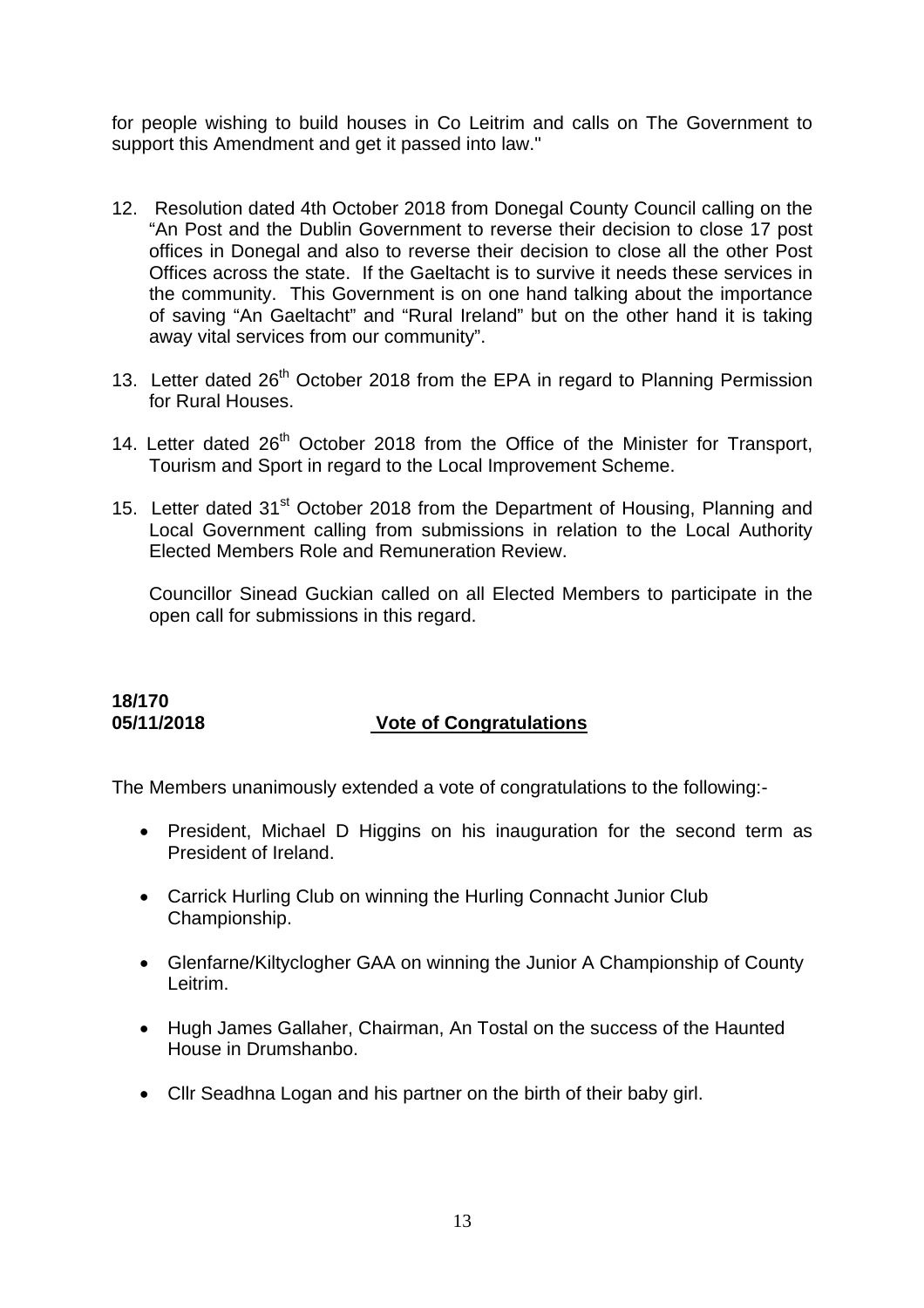# **Notices of Motions**

# *18/171 05/11/2018 Tourism, Recreation and Amenities Funding*

# *To consider the following Notice of Motion submitted by Councillor Padraig Fallon;*

"When will a response be received to the September motion asking for a breakdown of Tourism, Recreation and Amenities funding received along with a breakdown of spend per project in each Municipal District so far during this Council term."

### *Report by Director of Services for Economic Development, Planning, Environment and Transportation.*

"The breakdown of funding received under the CLAR, REDZ, Towns & Village, Rural Recreation Infrastructure & SAINT Project from 2015-2018 per Municipal District is as follows:

Manorhamilton - €1,439,706.51 encompassing 25 Projects Ballinamore - €1,877,678.51 encompassing 25 Projects Carrick on Shannon - €1,729,707.51 encompassing 28 Projects

Total Funding =  $$5,047,092.53$  encompassing 78 Projects.

The amount outlined is the grant aid received in respect of each project while the actual total cost of each project will also include match funding from the Local Authority or Community Applicant.

The breakdown is supplied separately."

Councillor Padraig Fallon thanked the Executive for the comprehensive breakdown received in this regard and highlighted the importance of a Tourism Project for North Leitrim.

Councillor Mary Bohan supported the Greenway Project for North Leitrim.

All Members supported this motion.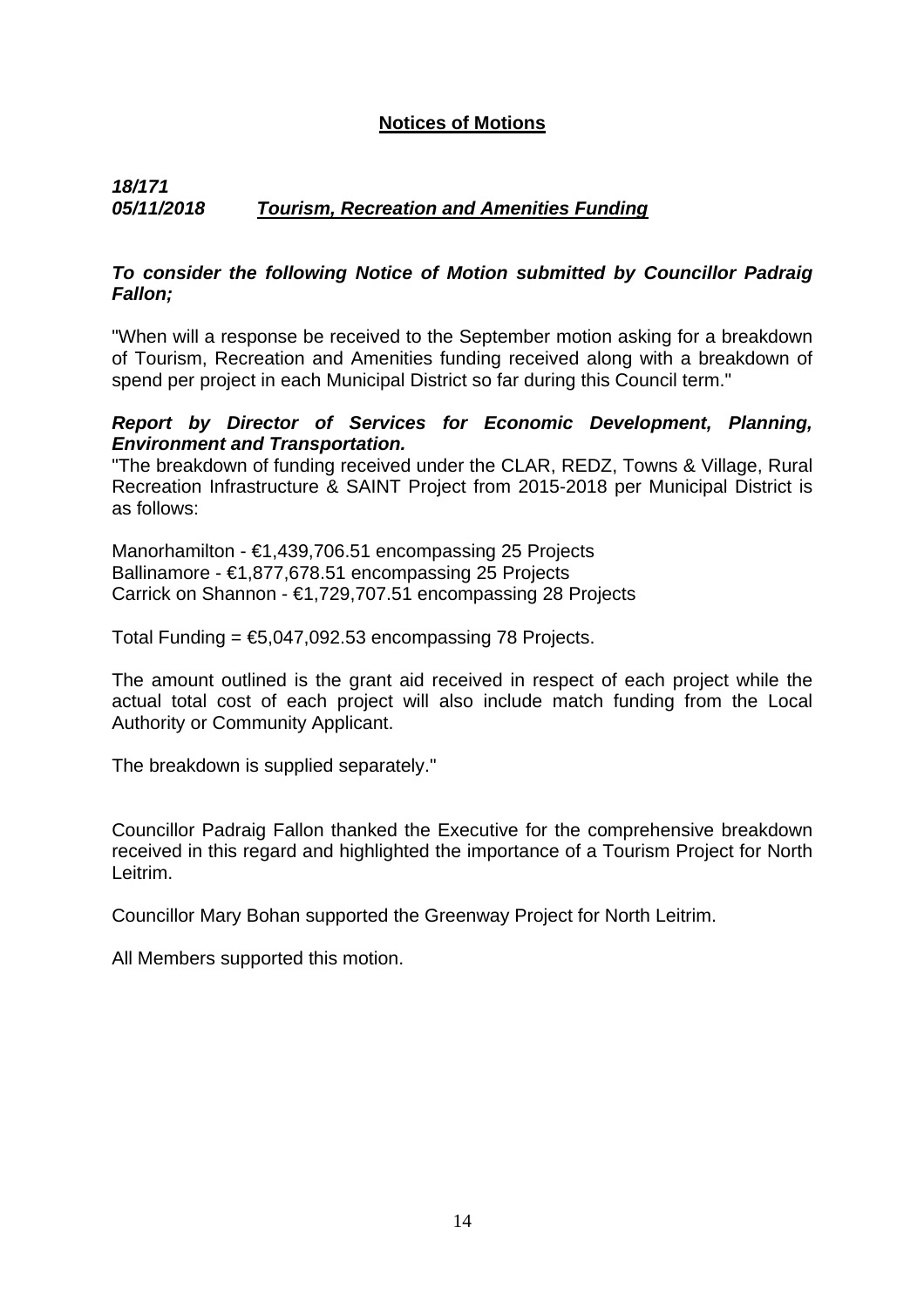### *18/172 05/11/2018 Village Design Statement for Villages of Dromod & Rooskey*

### *To consider the following Notice of Motion submitted by Councillor Sean McGowan;*

"I ask the Chief Executive, Mr Lar Power, to draw up a Village Design Statement for the Villages of Dromod & Rooskey, in view of the fact that both villages have been by-passed. I believe that it is vitality important that such a plan should be put in place as soon as possible for the future development of the villages.

Previously a commitment was given to draw up an Urban Framework Plan for both villages but that fell by the wayside when the recession hit. I would ask that both communities would be consulted during the preparation of such a plan."

### *Report by Director of Services for Economic Development, Planning, Environment and Transportation.*

"Leitrim County Council will be shortly commencing preparatory work for the review of the County Development Plan 2021-2027 with the formal process expected to commence in May 2019. This will include the land use zoning objectives for the villages of Dromod and Rooskey. There are no plans to include Village Design Statements within this process. The review of the County Development Plan will be the priority for the Planning Authority over the next couple of years followed by a review of the Carrick on Shannon Local Area Plan in conjunction with Roscommon County Council.

The Council is aware that a similar type plan (Integrated Action Plan) is being drawn up by Rooskey Town and Country Development in conjunction with both Leitrim and Roscommon County Councils. It is considered that a similar type approach by a local community group in Dromod, with potential assistance through the LEADER Programme, should be examined."

Councillor Sean McGowan proposed that an Integrated Action Plan for Dromod and Rooskey should be drawn up for the future development of these villages.

Councillor Des Guckian supported the motion.

# *18/173 05/11/2018 Disposal of Council Lands*

# *To consider the following Notice of Motion submitted by Councillor Des Guckian;*

"That Leitrim County Council officials not only consult with and gain the approval of Cllrs for sale and disposal of Council properties, but that they do the same in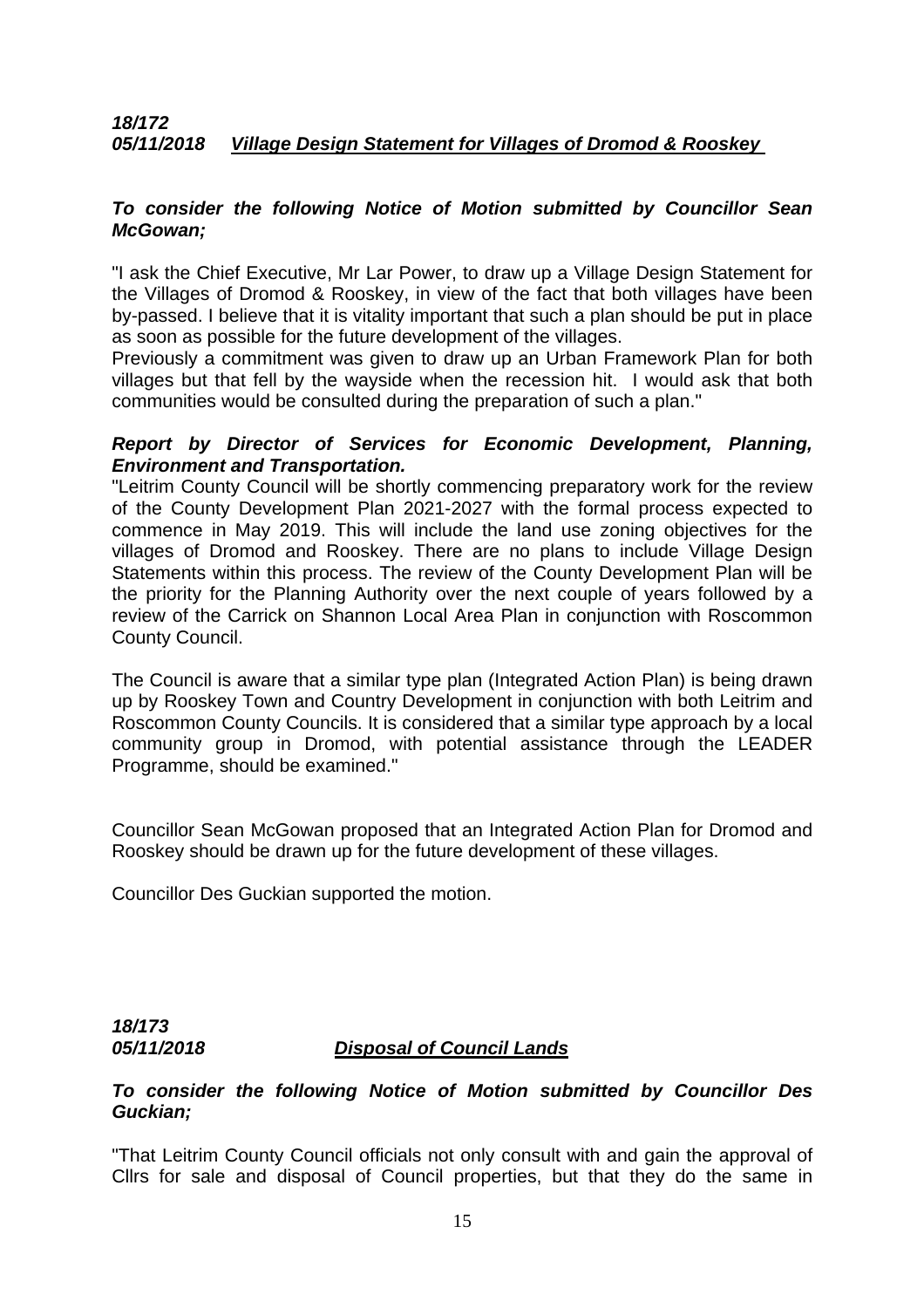advance of purchases of properties and the awarding of contracts which involve companies doing work for and on behalf of Leitrim County Council. That this applies, in each case, for purchases and/or contracts valued 3,000 euro and above."

# *Report by Director of Services, Housing and Community, Corporate Services, Cultural and Emergency Services*

"The disposal of Council lands is a reserved function of the Elected members in line with the provisions of Section 183 of the Local Government Act as amended. Procurement guidelines as set by the Office of Government Procurement are complied with in the buying and procurement of goods and services. The award of Contracts and purchase of property are executive functions."

Councillor Des Guckian expressed his disappointment with the reply received in this regard and highlighted that members should have an oversight of what is going on and there should be openness, transparency and information should be shared with all Elected members.

Councillor Paddy O'Rourke outlined that some commercial transactions have to be undertaken sensitively.

Councillor Des Guckian acknowledged remarks from Cllr O' Rourke and sought clarification on what input Elected Members have in this regard.

Councillor McCartin advised an Audit Committee, Risk Register and systems are in place. Procurement guidelines are set by the Office of Government Procurement in regard to the buying and procurement of goods and services. Councillor John McCartin outlined he could not support the motion.

Ms Mary Quinn, Director of Services advised that the disposal of Council lands is a reserved function of the Elected Members in accordance with Section 183 of the Local Government Act as amended. The awarding of contracts and purchase of property are Executive Functions.

# *18/174*

# *05/11/2018 National Broadband Plan*

# *To consider the following Notice of Motion submitted by Councillor Seadhna Logan;*

"That Leitrim County Council condemns the ill advised meeting of Government Ministers and representatives of the sole remaining tenderer for the National Broadband Plan, thus ensuring greater delays for the necessary delivery of High Speed Broadband to rural areas. That this Council also notes these meetings were inappropriate and calls on the new Minister for Communications, Climate Change and Natural Resources to prioritise an uncontaminated tendering process in the hope of saving the plan as envisaged."

Councillor Seadhna Logan outlined the impact of lack of broadband on businesses.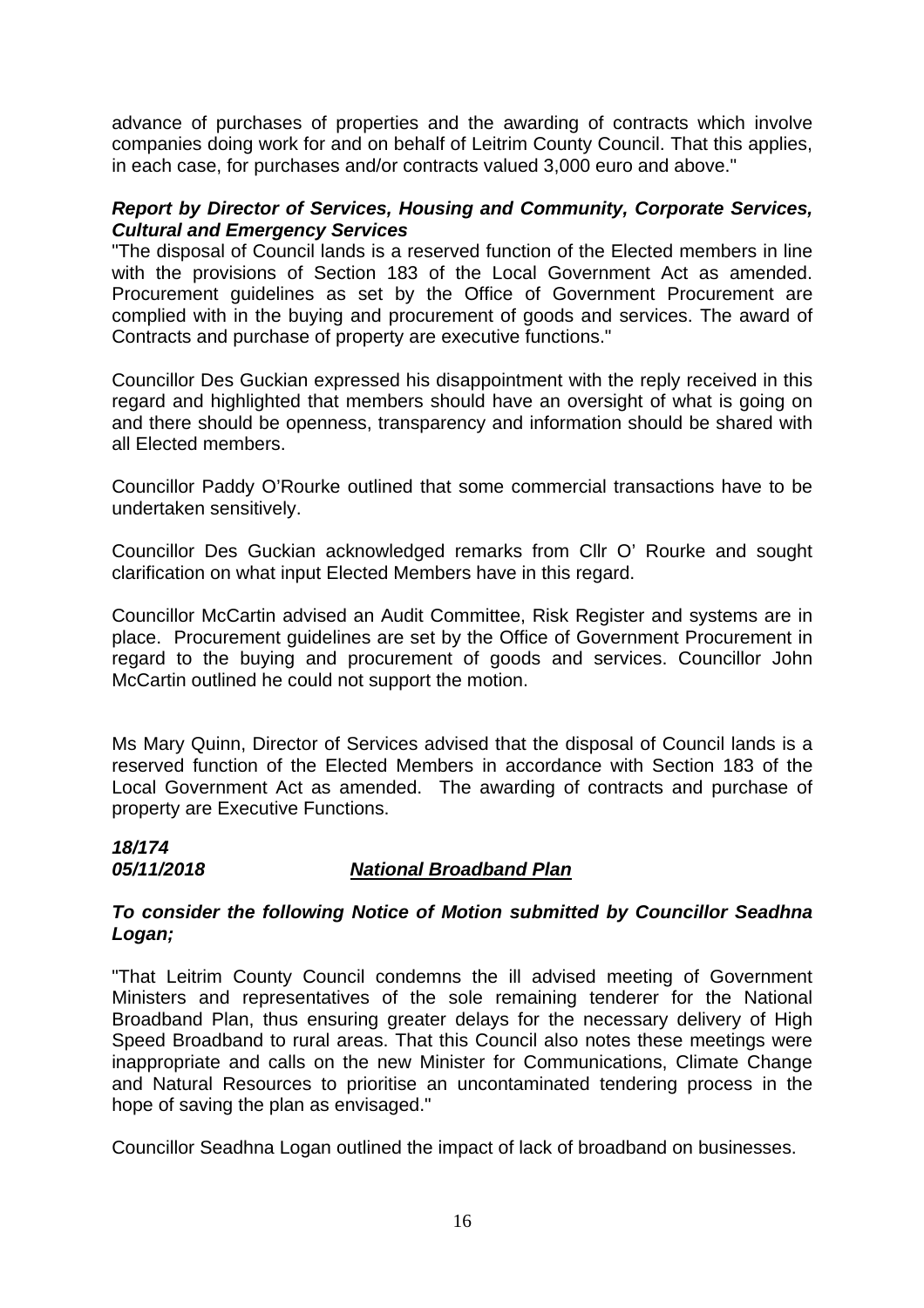Councillor Mary Bohan stressed that Broadband is so essential for people who want to study or work from home. Councillor Bohan queried if Leitrim County Council are still on course to providing broadband in the towns and villages of Leitrim.

Councillor Des Guckian opposed the motion and outlined the Minister in question stood up for the people and proposed that a national company be established to look after this service.

# **Proposed by Councillor Seadhna Logan seconded by Councillor Mary Bohan and RESOLVED:**

"That Leitrim County Council condemns the ill advised meeting of Government Ministers and representatives of the sole remaining tenderer for the National Broadband Plan, thus ensuring greater delays for the necessary delivery of High Speed Broadband to rural areas. That this Council also notes these meetings were inappropriate and calls on the new Minister for Communications, Climate Change and Natural Resources to prioritise an uncontaminated tendering process in the hope of saving the plan as envisaged".

# *18/175 05/11/2018 Home Care Support*

# *To consider the following Notice of Motion submitted by Councillor Paddy O'Rourke;*

"I ask Leitrim County Council to write to the Minister for Health and the HSE regarding the gross inadequate funding of home care support. Many elderly people, are finding themselves left with no cover at weekends and Bank holidays and with only the minimum provided throughout the week. Appeals to the HSE are met with a recommendation to seek the services of private agencies to fill in the short fall. This is not acceptable and the result inadequate home care provided may in many cases result in people going into long term care. As we approach the winter, something has to give."

Councillor Paddy O'Rourke outlined the background to his motion.

Councillor Mary Bohan supported the motion and outlined that people want to live in their own homes.

Councillor Brendan Barry stated it is insulting for people to receive communication to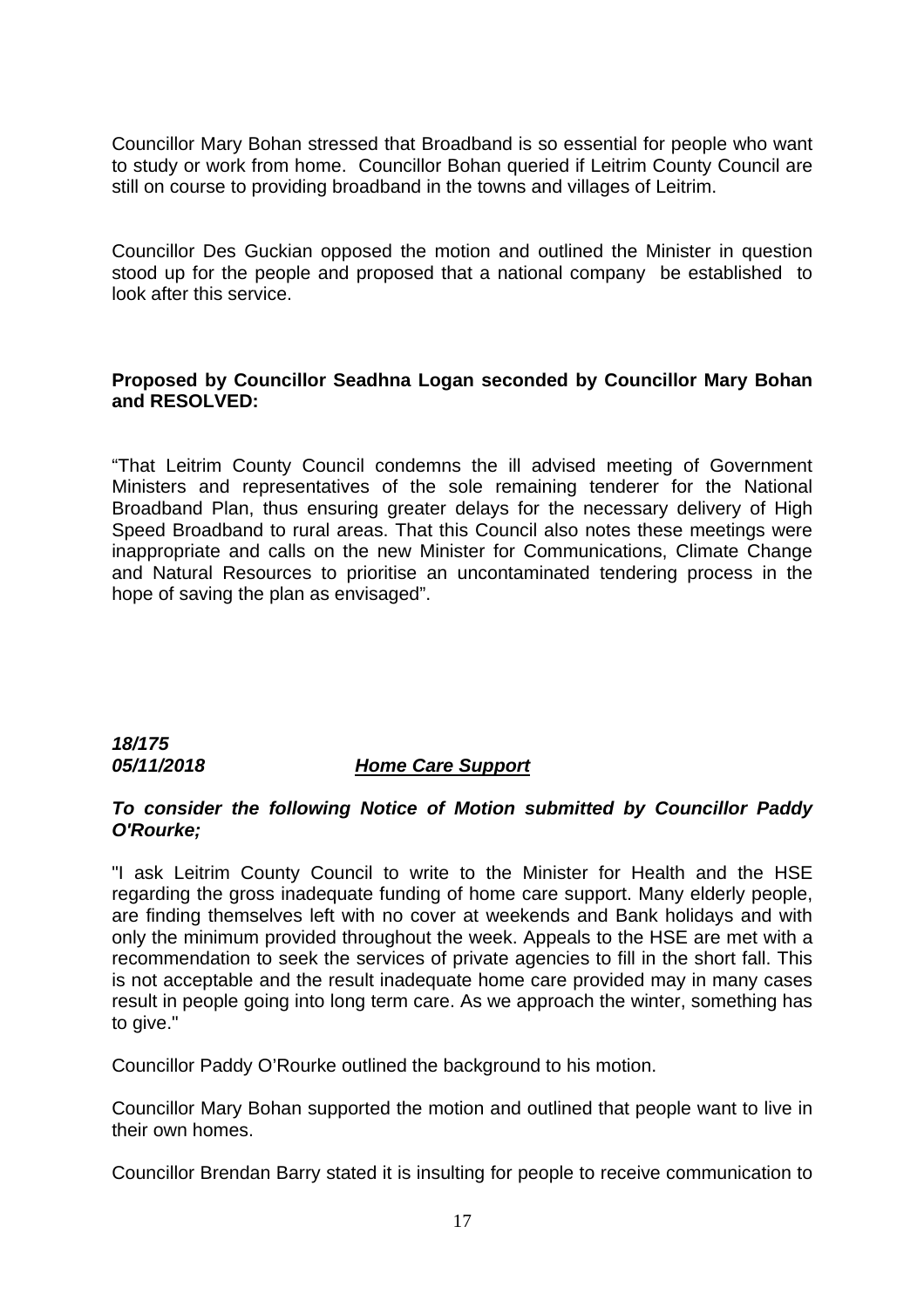employ private home care contractors at weekends.

Councillor Des Guckian proposed that Mr John Hayes, CEO of the HSE be invited to address the Members and hear their views on this issue.

Councillor Paddy O'Rourke proposed that any correspondence that is received in regard to this motion be circulated to the members in advance of the January 2019 Council meeting.

All members supported the motion.

# **Proposed by Councillor Paddy O Rourke seconded by Councillor Mary Bohan AND UNANIMOUSLY RESOLVED:**

"That Leitrim County Council write to the Minister for Health and the HSE regarding the gross inadequate funding of home care support. Many elderly people, are finding themselves left with no cover at weekends and Bank holidays and with only the minimum provided throughout the week. Appeals to the HSE are met with a recommendation to seek the services of private agencies to fill in the short fall. This is not acceptable and the result inadequate home care provided may in many cases result in people going into long term care. As we approach the winter, something has to give".

*18/176 05/11/2018 IDA Visits*

### *To consider the following Notice of Motion submitted by Councillor Enda Stenson;*

"As we near the end of 2018, I ask has the IDA made many visits to Leitrim this year? And what is the prospects of more jobs being created here in Leitrim?"

# *Report by Director of Services for Economic Development, Planning, Environment and Transportation.*

"IDA reported site visits to County Leitrim were 2 visits in Quarter 1 2018 and 3 site visits in Quarter 2 2018. Figures for Quarter 3 have not yet been made available. By comparison, there were 8 site visits in 2016 and 5 site visits in 2017.

In regard to the creation of further foreign direct related jobs in the County, IDA Ireland continues to highlight the benefits of expanding or locating in all parts of Ireland including County Leitrim. Leitrim County Council endeavours to engage actively with the IDA and property owners in this regard on an ongoing basis and is currently completing additional promotional material for the County. It is important to remember however, that the final decision as to where to invest always rests with the company concerned.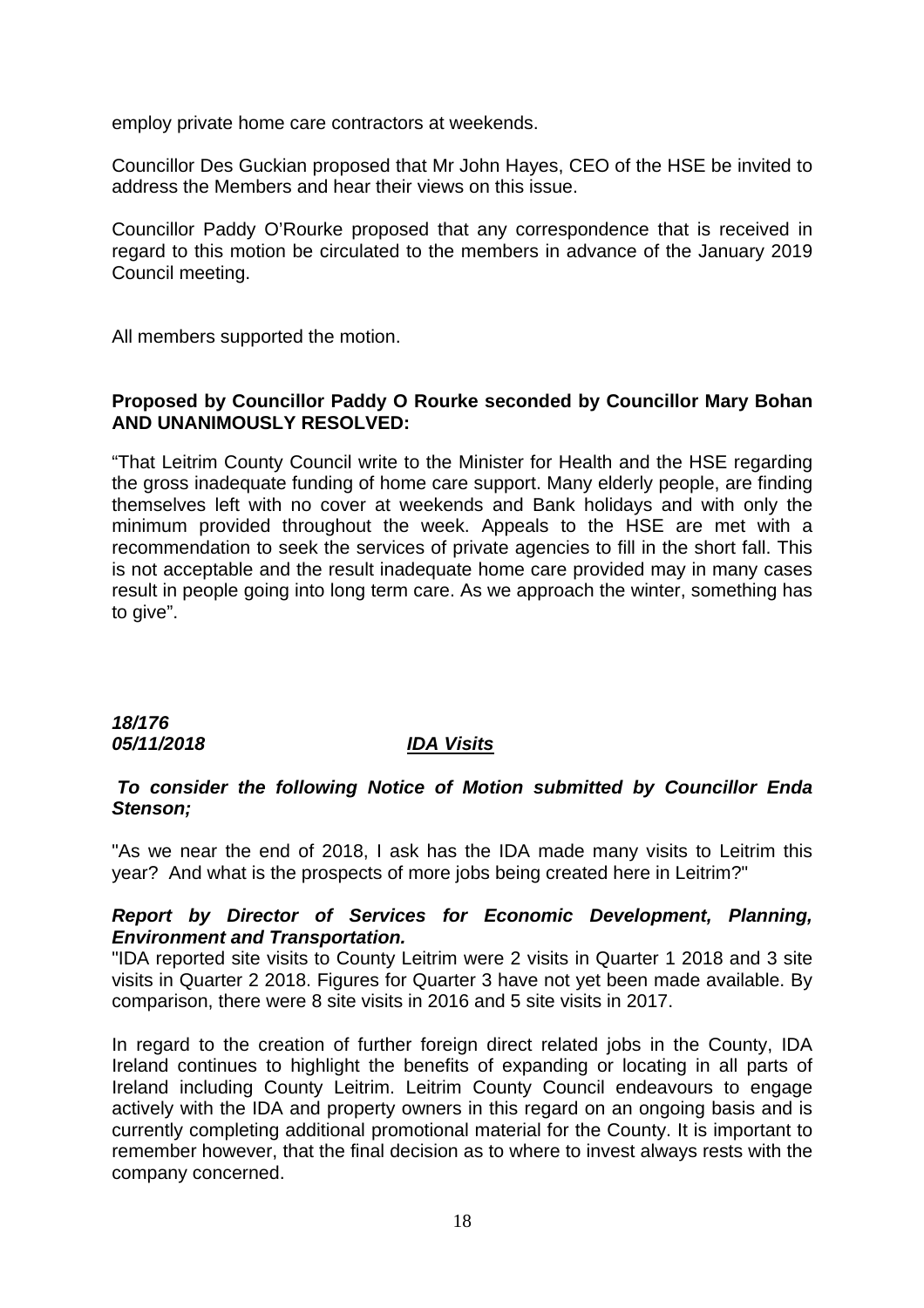It is also the case that site visit activity does not necessarily reflect investment potential, as almost 70% of all new foreign direct investment comes from existing IDA Ireland client companies. Indeed there are very successful IDA client companies in the County in both Manorhamilton and Carrick on Shannon who are expanding and increasing their staff numbers.

It is also important to note that the growth of jobs in Leitrim occurs across numerous sectors - for example in 2017 Local Enterprise Office supported businesses created 31 jobs while 51 people took part in start your business course and 24 grants were also approved."

Mr Joseph Gilhooly, Director of Services, Economic Development, Planning and Transportation outlined IDA site visits have been stronger in Leitrim for this year.

# **18/177 05/11/2018 Upgrade and Realignment of the R280**

# *To consider the following Notice of Motion submitted by Councillor Frank Dolan;*

"I ask that Leitrim County Council seek funding for the upgrade and realignment of the R280. This road runs right through the heart of North Leitrim from Tullaghan to Carrick on Shannon, and now with so much emphasis on connectivity it is imperative that this road is upgraded."

# *Report by Director of Services for Economic Development, Planning, Environment and Transportation.*

"The R280 is our most important non national road, which connects South and North Leitrim. The realignment and upgrading of this road is a desire of this local authority. Works of such nature were carried out under the Specific Improvement Grants funded by the Department of Transport. These grants were suspended a number of years ago during the economic downturn.

The Department of Transport has reintroduced these grants now for certain projects. Leitrim County Council has obtained funding for Hartley Bridge under this scheme. The Department has advised local authorities that they do not have funding for schemes such as upgrading a regional road like the R280. However we will commence the process of seeking funding for such a project and will keep the Council advised of our progress."

Councillor Frank Dolan referred to the "Smart Villages - An Opportunity to Revitalise Rural Ireland - Autumn Conference" which was held recently in Lough Rynn and he noted Mr David Minton, Director, Northern & Western Regional Assembly displayed a map of the road infrastructure in Leitrim and it showed how serious the issue is in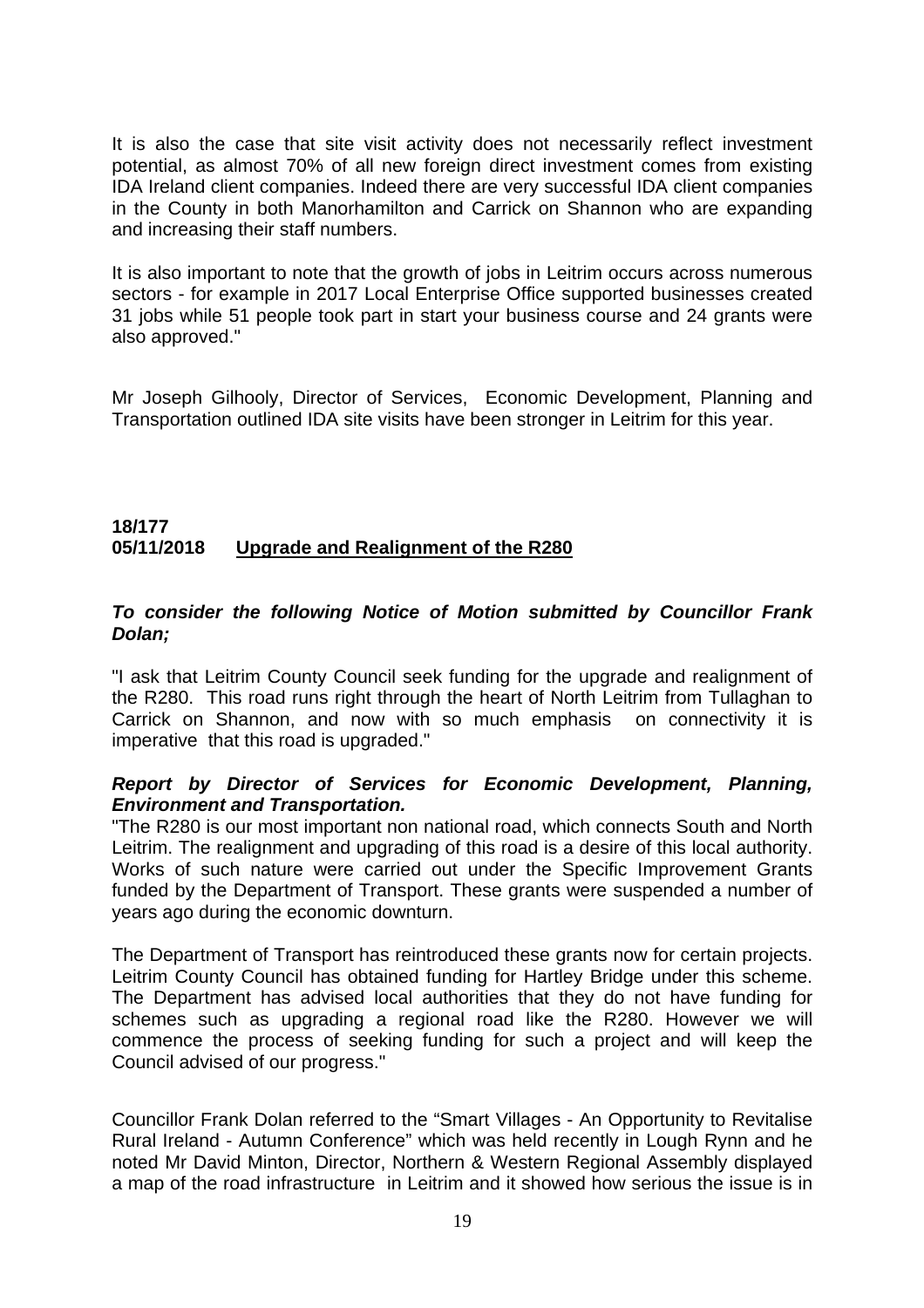County.

Councillor Mary Bohan and Councillor Justin Warnock supported the motion

Councillor Enda Stenson complimented Leitrim County Council on the great success of the conference on "Smart Villages - An Opportunity to Revitalise Rural Ireland" held in Lough Rynn recently.

# *18/178*

# *05/11/2018 Livestock Export Trade*

# *To consider the following Notice of Motion submitted by Councillor Justin Warnock;*

"I ask for the support of the Elected Members of Leitrim County Council in calling on the Minister for Agriculture and Food Michael Creed, TD and the Minister for Foreign Affairs, Simon Coveney, TD to update the livestock farmers of Leitrim and Ireland on progress to date in sourcing new markets and discussions undertaken with shipping companies to facilitate the increase in livestock exports post Brexit."

Councillor Justin Warnock outlined the importance of live exports to Ireland.

# **Proposed by Councillor Justin Warnock seconded by Councillor Mary Bohan AND UNANIMOUSLY RESOLVED:**

"That Leitrim County Council call on the Minister for Agriculture and Food Michael Creed, TD and the Minister for Foreign Affairs, Simon Coveney, TD to update the livestock farmers of Leitrim and Ireland on progress to date in sourcing new markets and discussions undertaken with shipping companies to facilitate the increase in livestock exports post Brexit".

# *18/179 05/11/2018 Cervical Checking*

### *To consider the following Notice of Motion submitted by Councillor Sinead Guckian;*

"In light of the Cervical Check Scandal, I will ask for the support of the Members in calling on the Minister for Health, to guarantee complete transparency in relation to the current screening packages being renegotiated and to ensure, with clarity, that these new packages will guarantee that there won't be any recurrence of misreads. And to also ask the Minister to introduce legislation and policy on accountability and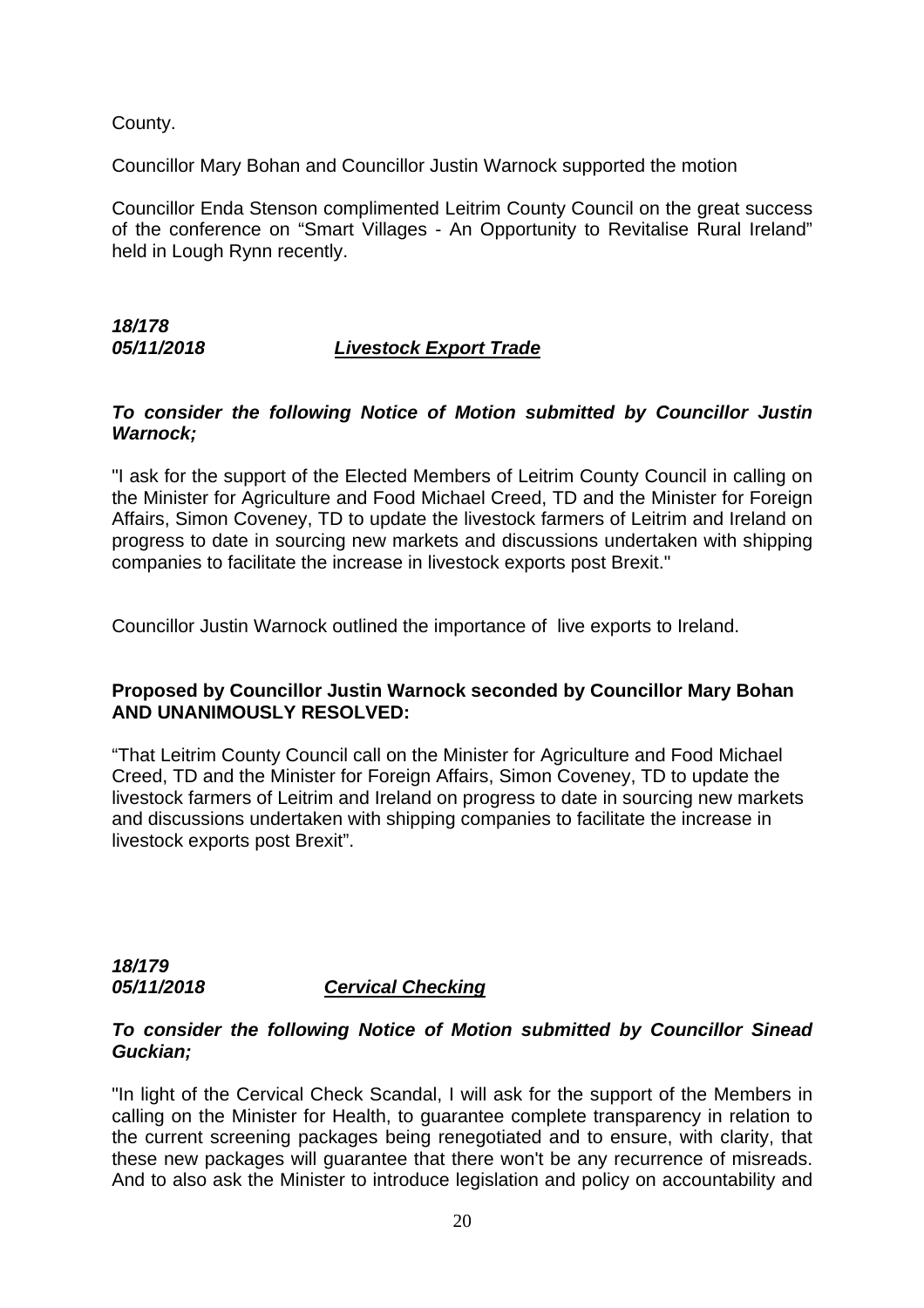mandatory open disclosure, independent of the patient safety bill, as soon as possible to rebuild confidence in the healthcare service."

Councillor Sinead Guckian said her thoughts and prayers are with the families of the affected and she expressed her disappointment with the Irish State and its appalling record on addressing Women's health over decades.

# **Proposed by Councillor Sinead Guckian seconded by Councillor Mary Bohan AND UNANIMOUSLY RESOLVED:**

"In light of the Cervical Check Scandal, Leitrim County Council call on the Minister for Health, to guarantee complete transparency in relation to the current screening packages being renegotiated and to ensure, with clarity, that these new packages will guarantee that there won't be any recurrence of misreads. And to also ask the Minister to introduce legislation and policy on accountability and mandatory open disclosure, independent of the patient safety bill, as soon as possible to rebuild confidence in the healthcare service."

# *18/180 05/11/2018 Signage*

*To consider the following Notice of Motion submitted by Councillor Felim Gurn;* 

"I ask if the Executive can look at the possibility of having signage as you enter County Leitrim - Welcome to County Leitrim The homestead of Sean Mac Diarmada"

# *Report by Director of Services for Economic Development, Planning, Environment and Transportation.*

"Our current signage is consistent with our Tourism Strategy reflecting the broad offering of the County as a tourist destination."

### *18/181 05/11/2018 Housing Needs*

### *To consider the following Notice of Motion submitted by Councillor Finola Armstrong-McGuire;*

"What plans has this Council re housing needs of those of limited ability who may need sheltered / serviced accommodation now and in future years?"

# *Report by Director of Services, Housing and Community, Corporate Services, Cultural and Emergency Services*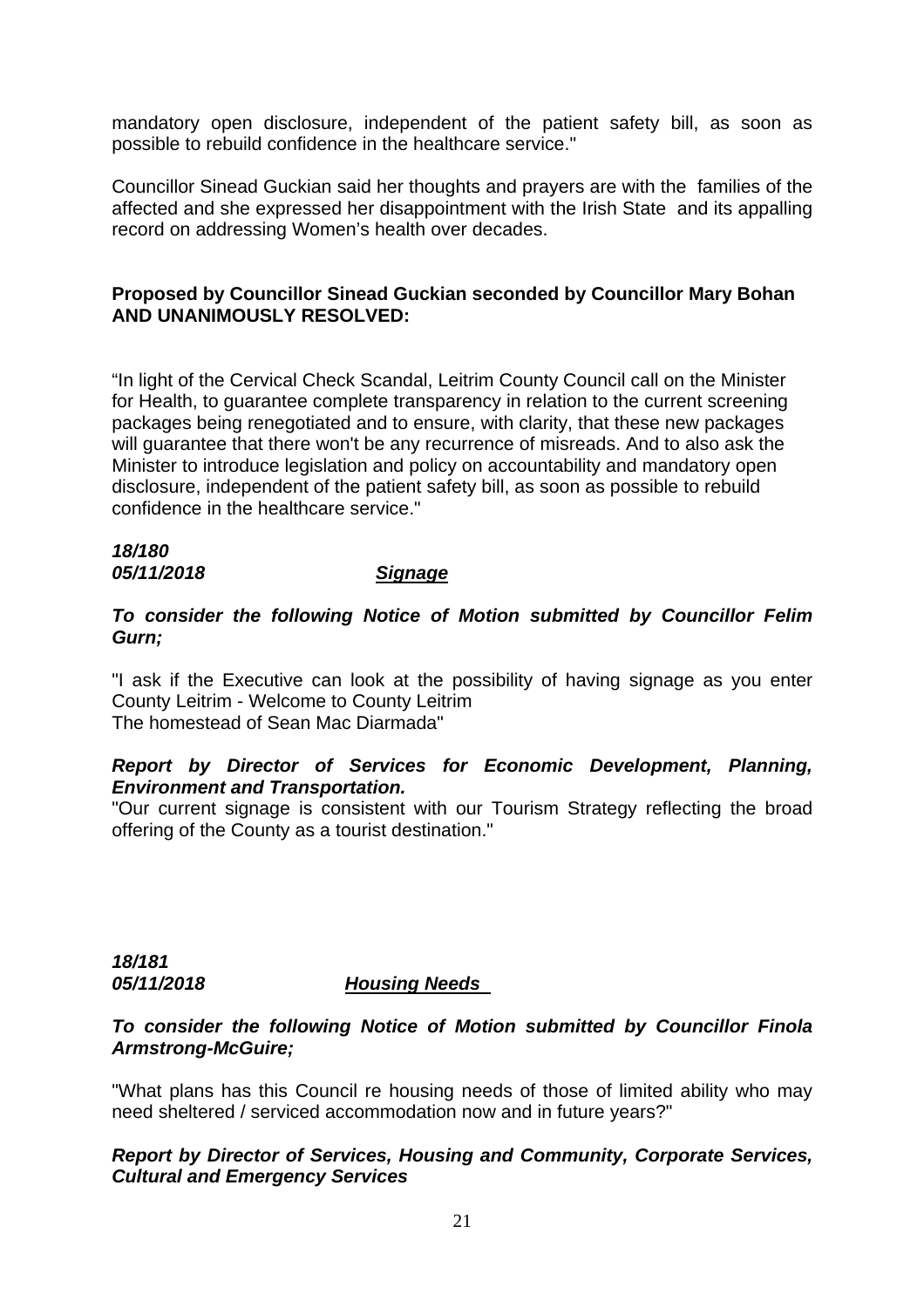"The Joint Leitrim County Council / HSE Strategic Plan for Housing People with a Disability 2020, developed by the Housing and Disability Steering Group under the provisions of the National Housing Strategy for People with a Disability and the associated National Implementation Framework, sets out in detail the approach for the delivery of housing for people with disabilities through mainstream housing options. The four categories of disability referred to in the strategy are Sensory Disability; Mental Health Disability; Physical Disability and Intellectual Disability and/or Autism. The Strategy has been drawn up based on information from the Assessments of Housing Need and broader formalised consultation with relevant statutory agencies, service users groups and disability organisations. The strategy forms an integral part of our Housing Services Plans and promotes and supports the delivery of accommodation for people with disabilities using all appropriate housing supply mechanisms including any one or a combination of the following options - Local Authority Stock; Approved Housing Body Stock; Social Housing Leasing Initiative (SHLI); Rental Accommodation Scheme; Private Rented/Rent Supplement; Housing Assistance Payment (HAP); Housing Grant Schemes etc. The strategy also supports longer term strategic planning.

While the Local Authority, as Housing Authority, has a key role in the provision of social housing supports for all eligible persons with a disability, including people currently living independently, or with families or in other arrangements, in many cases the solution for the individual will also require the support of the HSE (direct service provision) service providers and the non-statutory service providers. The HSE is required to provide individual Care Plans at initial housing application stage in order to assist the local authority in assessing the housing need and recommending an appropriate and suitable social housing support option. Suitable supports / care plan also inform the decision making process to determine the most appropriate social housing support and to ensure that those supports are in place post-tenancy in order to support the applicant in their transition to alternative accommodation and to sustain the tenancy. The core goal of the strategy, while recognising the associated challenges, is to meet the identified housing needs of people with disabilities locally and to facilitate access for people with disabilities to the appropriate range of housing and related support services, delivered in an integrated and sustainable manner, which promotes equality of opportunity, individual choice and independent living."

Councillor Finola Armstrong McGuire gave the background to her motion.

Councillor Mary Bohan paid tribute to Árus Bride which is a voluntary housing scheme in Drumkeerin.

Mary Quinn, Director of Services, Housing and Community, Corporate Services, Cultural and Emergency Services outlined that she would be happy to discuss this with the Councillor in question.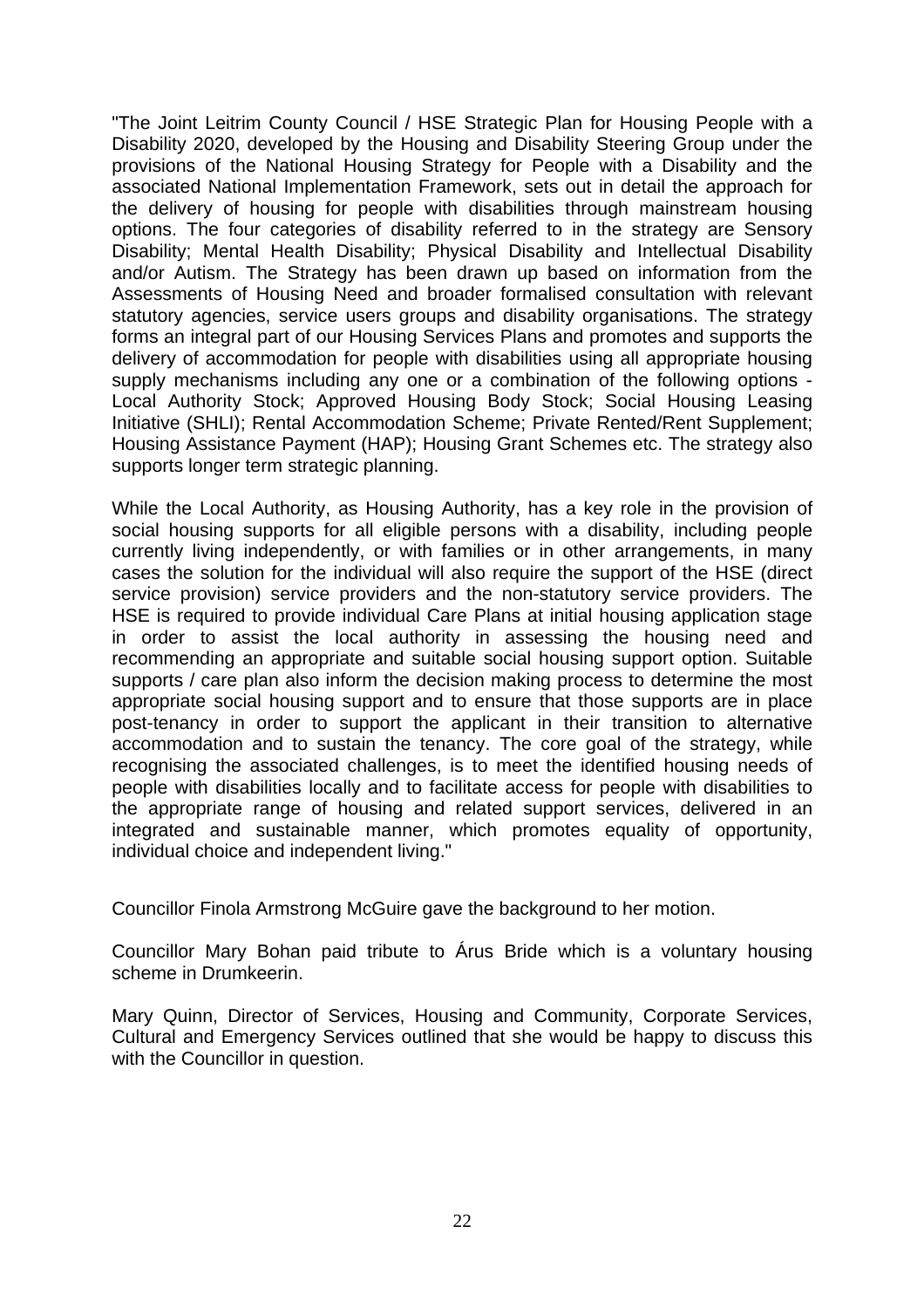# *18/182*

### *05/11/2018 Cleaning of Rivers*

# *To consider the following Notice of Motion submitted by Councillor Caroline Mulvey;*

"I ask Leitrim County Council to confirm how many rivers were cleaned in 2017, 2018 and how many are planned for 2019?"

# *Report by Director of Services for Economic Development, Planning, Environment and Transportation.*

"In 2017 this local authority carried out works in the Headford Drainage District and the Ballinamore/Ballyconnel Drainage District. We also carried out improvement works under the OPW Minor Flood Relief Scheme to the main river channel on the River Shannon at Jamestown.

In 2018 we have completed or will complete works on rivers/steams in the Eslin, Headford, Rynn/Black and Ballinamore/Ballyconnell Drainage Districts. These extra works are only possible in 2018 due to the allocation of €50,000 by the OPW for works on drainage districts. We also carried out improvement works in 2018 under the OPW Minor Flood Relief Scheme at Rossinver and Dromore.

In 2019 it will depend on the amount of funding available before we decide on which rivers and streams to work on. The extra funding provided in 2018 was of great benefit but the OPW did stress that this was a once off allocation. Leitrim County Council normally provides €20,000 in the Revenue Budget for this work."

Councillor Caroline Mulvey acknowledged the reply received in this regard.

Councillor Sean McGowan supported the motion.

# *18/183 05/11/2018 Provision of footpaths and public lighting*

# *To consider the following Notice of Motion submitted by Councillor Mary Bohan;*

"I call on the Government to provide adequate funding to Leitrim County Council for the provision of footpaths and public lighting as a matter of urgency in the interest of health and safety."

Councillor Mary Bohan welcomed the funding for sports fields/sports centres etc. However she outlined her dissatisfaction with the need for local communities to provide funding for footpaths and public lighting.

# **Proposed by Councillor Mary Bohan seconded by Councillor Padraig Fallon AND UNANIMOUSLY RESOLVED:**